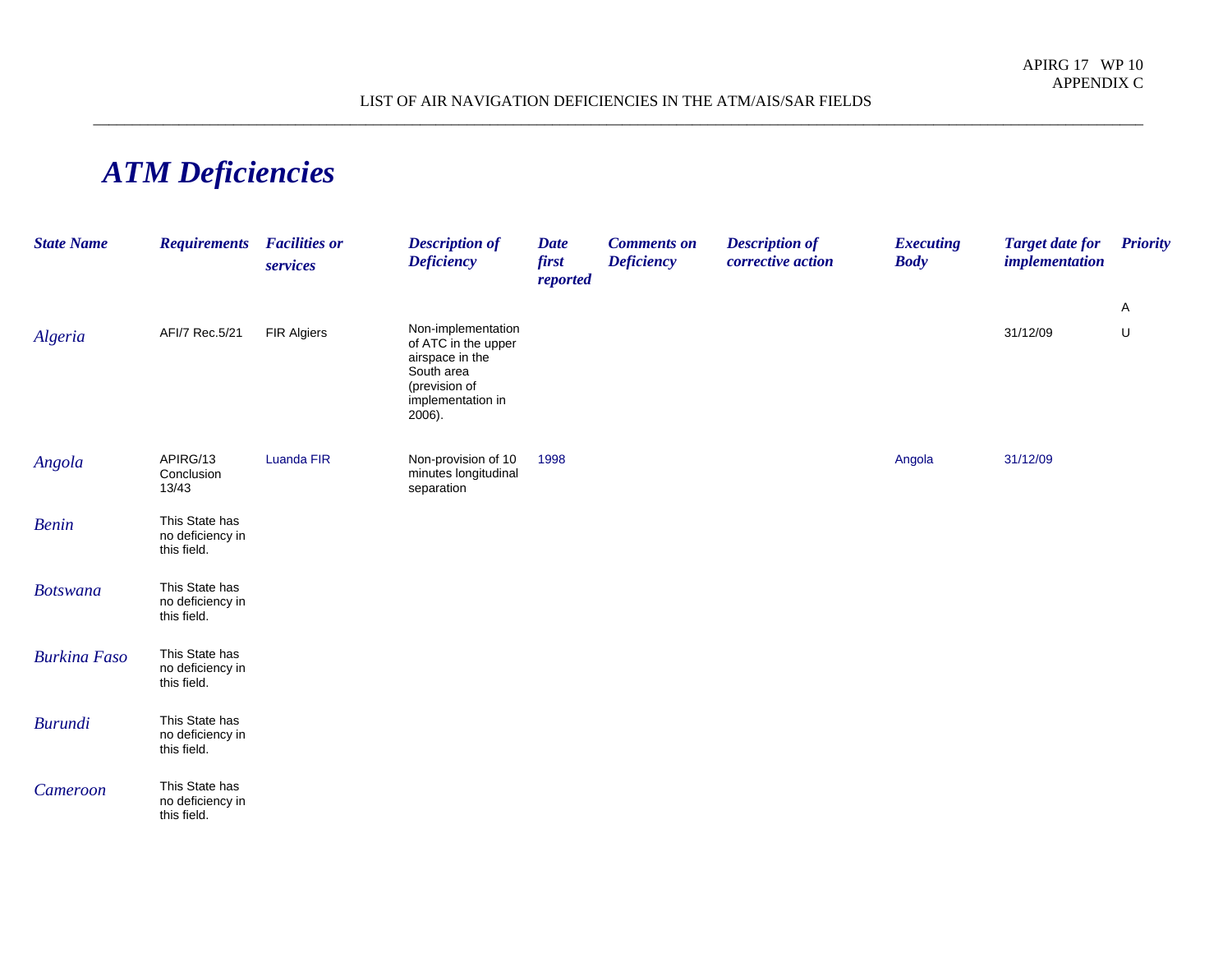| <b>State Name</b>                  | <b>Requirements</b>                               | <b>Facilities or</b><br>services            | <b>Description of</b><br><b>Deficiency</b>                                                  | <b>Date</b><br>first<br>reported | <b>Comments on</b><br><b>Deficiency</b>                                       | <b>Description of</b><br>corrective action | <b>Executing</b><br><b>Body</b> | <b>Target date for</b><br><i>implementation</i> | <b>Priority</b> |
|------------------------------------|---------------------------------------------------|---------------------------------------------|---------------------------------------------------------------------------------------------|----------------------------------|-------------------------------------------------------------------------------|--------------------------------------------|---------------------------------|-------------------------------------------------|-----------------|
| Cape Verde                         | This State has<br>no deficiency in<br>this field. |                                             |                                                                                             |                                  |                                                                               |                                            |                                 |                                                 |                 |
| <b>Central African</b><br>Republic | This State has<br>no deficiency in<br>this field. |                                             |                                                                                             |                                  |                                                                               |                                            |                                 |                                                 |                 |
| Chad                               | This State has<br>no deficiency in<br>this field. |                                             |                                                                                             |                                  |                                                                               |                                            |                                 |                                                 |                 |
| Comoros                            | This State has<br>no deficiency in<br>this field. |                                             |                                                                                             |                                  |                                                                               |                                            |                                 |                                                 |                 |
| Congo                              | <b>LIM AFI</b><br>Rec.10/38                       | SSR Provision of<br>effective surveillance. | Need for SSR<br>surveillance in<br>extended TMA as<br>expressed in the<br>AFI CNS/ATM Plan. | 1998                             | Traffic<br>density/complexity<br>contributing to<br>frequent ATS<br>incidents | Implement SSR at<br>Brazzaville            | Congo                           | 31/12/09                                        | U               |
| Côte d'Ivoire                      | This State has<br>no deficiency in<br>this field. |                                             |                                                                                             |                                  |                                                                               |                                            |                                 |                                                 |                 |
| Dem. Rep. of<br>Congo              | AFI/7 Rec.5/21                                    | FIR Kinshasa                                | Non-provision of<br>ATC service.                                                            |                                  |                                                                               |                                            |                                 | 31/12/09                                        | U               |
|                                    | APIRG/13<br>Conc.13/43                            | FIR Kinshasa                                | Non-implementation<br>of 10 minute<br>longitudinal<br>separation.                           | $\mathbf{r}$                     |                                                                               |                                            |                                 | 31/12/09                                        | U               |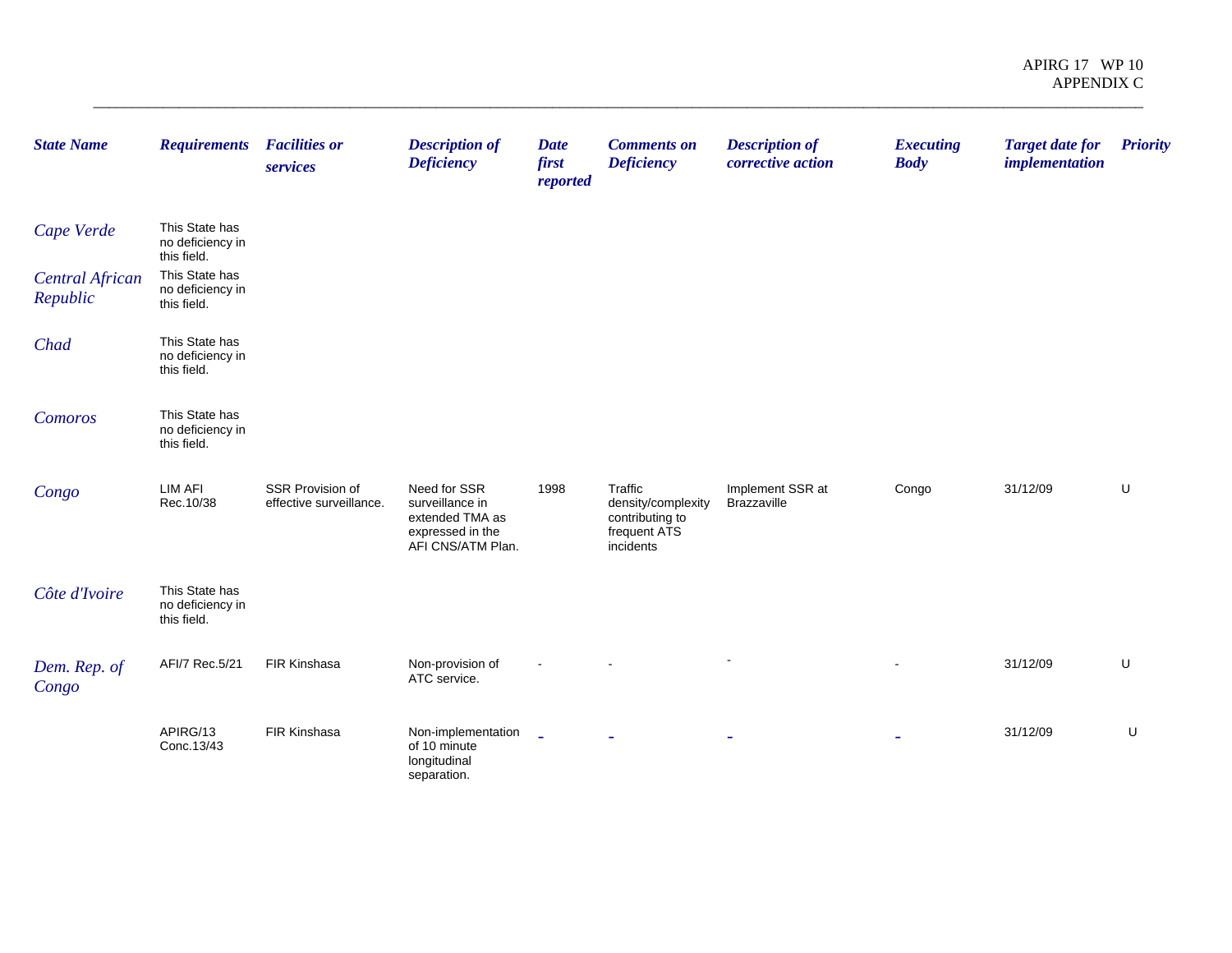| <b>State Name</b>           | <b>Requirements</b>                                      | <b>Facilities or</b><br>services | <b>Description of</b><br><b>Deficiency</b> | Date<br>first<br>reported | <b>Comments on</b><br><b>Deficiency</b>                    | <b>Description of</b><br>corrective action                         | <b>Executing</b><br><b>Body</b> | <b>Target date for</b><br><i>implementation</i> | <b>Priority</b> |
|-----------------------------|----------------------------------------------------------|----------------------------------|--------------------------------------------|---------------------------|------------------------------------------------------------|--------------------------------------------------------------------|---------------------------------|-------------------------------------------------|-----------------|
|                             | AFI/7 Rec.5/8<br>and Table ATS<br>1 AFI ANP<br>Doc.7474. | RNAV UL612                       | Goma-EL Dhaba<br>(Paleohora)               | 1995                      | Aircraft subjected<br>to fly non-<br>economical<br>routes. | States concerned to<br>coordinate common<br>implementation dates.  | Congo (DRC)-<br>Egypt - Sudan   | 31/12/09                                        | A               |
|                             | AFI/7 Rec.5/8<br>and Table ATS<br>1 AFI ANP<br>Doc.7474. | RNAV UL612                       | Goma-El Dhaba<br>(Paleohora)               | 1995                      | Aircraft subjected<br>to fly non-<br>economical<br>routes. | States concerned to<br>coordinate common<br>implementation dates.  | Congo (DRC)-<br>Egypt-Sudan     | 31/12/09                                        | Α               |
|                             | AFI/7 Rec.5/8<br>and Table ATS<br>1 AFI ANP<br>Doc.7474. | <b>UB 527</b>                    | Lubunbashi - Daras<br>Salam                | 2001                      | Aircraft subjected<br>to fly non-<br>economical<br>routes. | States concerned to<br>coordinate a common<br>implementation date. | D. R. Congo -<br>Tanzania       | 31/12/09                                        |                 |
| Djibouti                    | This State has<br>no deficiency in<br>this field.        |                                  |                                            |                           |                                                            |                                                                    |                                 |                                                 |                 |
| Egypt                       | This State has<br>no deficiency in<br>this field.        |                                  |                                            |                           |                                                            |                                                                    |                                 |                                                 |                 |
| Equatorial<br><b>Guinea</b> | This State has<br>no deficiency in<br>this field.        |                                  |                                            |                           |                                                            |                                                                    |                                 |                                                 |                 |
| Eritrea                     | This State has<br>no deficiency in                       |                                  |                                            |                           |                                                            |                                                                    |                                 |                                                 |                 |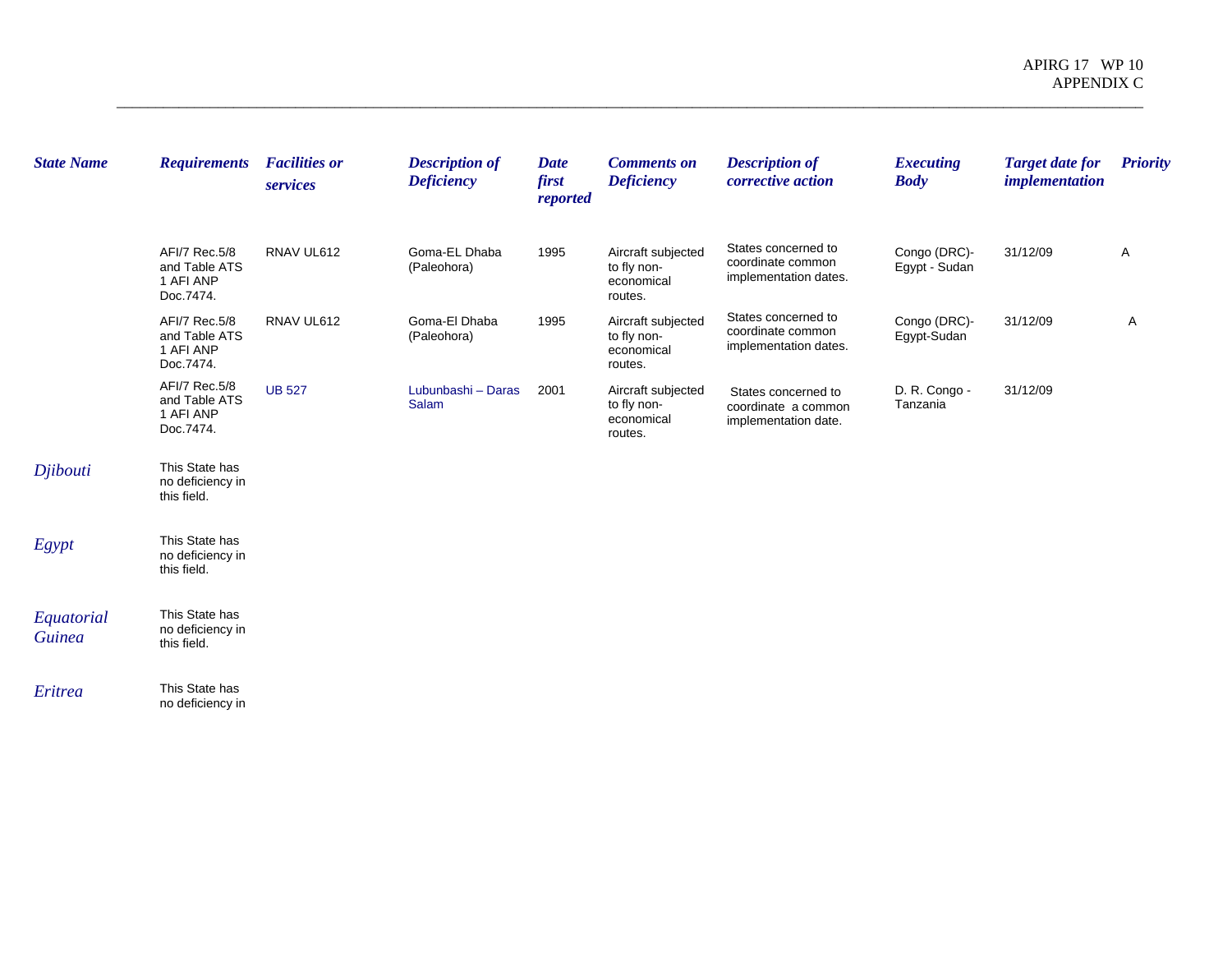| <b>State Name</b>   | <b>Requirements</b>                                      | <b>Facilities or</b><br>services | <b>Description of</b><br><b>Deficiency</b>           | <b>Date</b><br>first<br>reported | <b>Comments on</b><br><b>Deficiency</b>                    | <b>Description of</b><br>corrective action                        | <b>Executing</b><br><b>Body</b> | <b>Target date for</b><br><i>implementation</i> | <b>Priority</b> |
|---------------------|----------------------------------------------------------|----------------------------------|------------------------------------------------------|----------------------------------|------------------------------------------------------------|-------------------------------------------------------------------|---------------------------------|-------------------------------------------------|-----------------|
|                     | this field.                                              |                                  |                                                      |                                  |                                                            |                                                                   |                                 |                                                 |                 |
| Ethiopia            | AFI/7 Rec.5/8<br>and Table ATS<br>1 AFI ANP<br>Doc.7474. | Route UB525                      | Addis Ababa-<br>ALEBA-Luxor                          | 1996                             | Aircraft subjected<br>to fly non-<br>economical<br>routes. | States concerned to<br>coordinate common<br>implementation dates. | Eritrea                         | 1/9/2009                                        | A               |
| France<br>(Réunion) | This State has<br>no deficiency in<br>this field.        |                                  |                                                      |                                  |                                                            |                                                                   |                                 |                                                 |                 |
| Gabon               | This State has<br>no deficiency in<br>this field.        |                                  |                                                      |                                  |                                                            |                                                                   |                                 |                                                 |                 |
| Gambia              | This State has<br>no deficiency in<br>this field.        |                                  |                                                      |                                  |                                                            |                                                                   |                                 |                                                 |                 |
| Ghana               | This State has<br>no deficiency in<br>this field.        |                                  |                                                      |                                  |                                                            |                                                                   |                                 |                                                 |                 |
| <b>Guinea</b>       | This State has<br>no deficiency in<br>this field.        |                                  |                                                      |                                  |                                                            |                                                                   |                                 |                                                 |                 |
| Guinea Bissau       | This State has<br>no deficiency in<br>this field.        |                                  |                                                      |                                  |                                                            |                                                                   |                                 |                                                 |                 |
| Kenya               | AFI/7 Rec.5/1 -<br>Airspace<br>management                | P2, R10, D20                     | Prohibited area,<br>restricted area,<br>danger area. | 1990                             | Non-availability of<br>direct routing.                     | Withdraw these areas.                                             | Kenya                           | 31/12/09                                        | A               |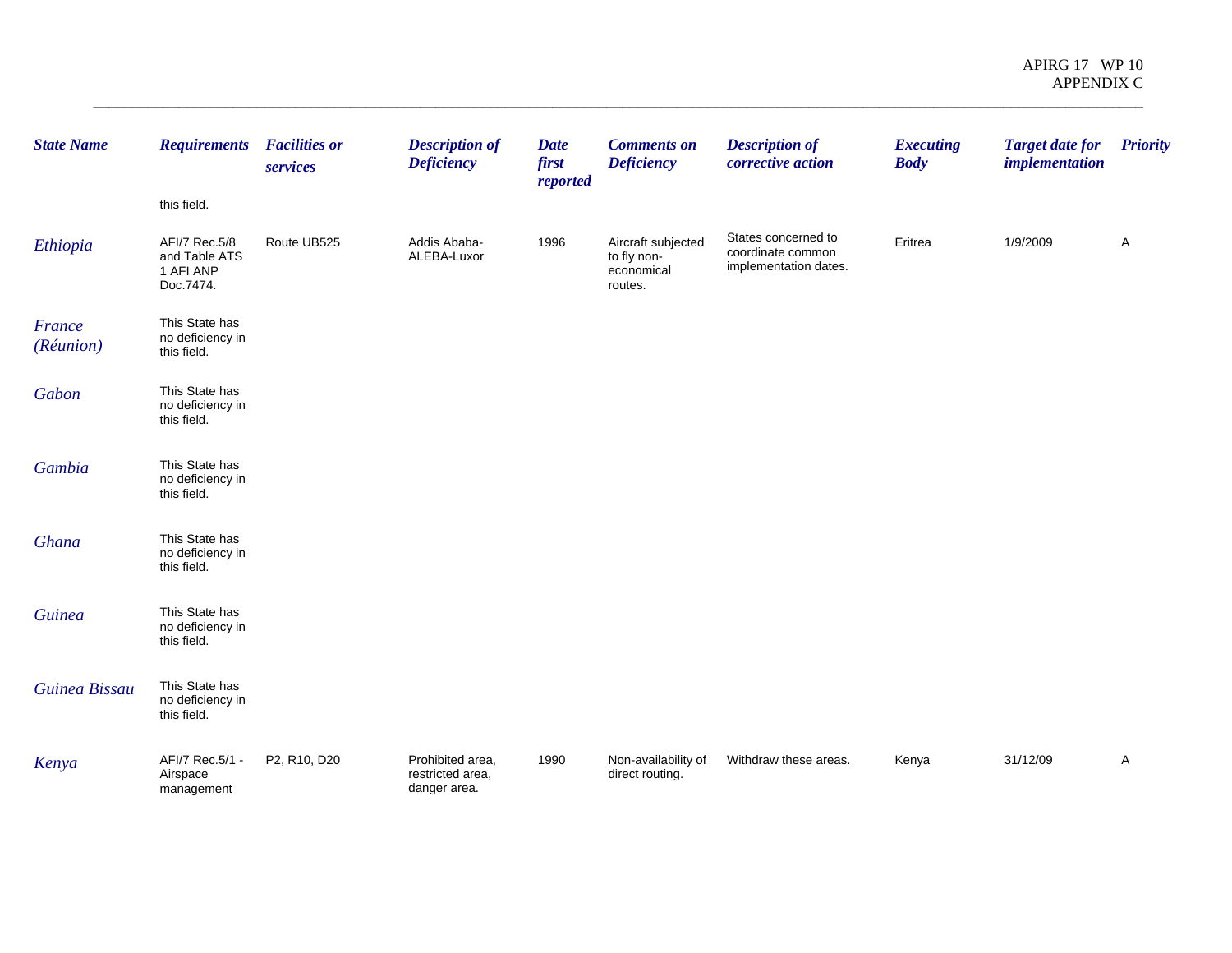| <b>State Name</b> | <b>Requirements</b>                               | <b>Facilities or</b><br>services | <b>Description of</b><br><b>Deficiency</b> | <b>Date</b><br>first<br>reported | <b>Comments on</b><br><b>Deficiency</b> | <b>Description of</b><br>corrective action | <b>Executing</b><br><b>Body</b> | <b>Target date for</b><br><i>implementation</i> | <b>Priority</b> |
|-------------------|---------------------------------------------------|----------------------------------|--------------------------------------------|----------------------------------|-----------------------------------------|--------------------------------------------|---------------------------------|-------------------------------------------------|-----------------|
| Lesotho           | This State has<br>no deficiency in<br>this field. |                                  |                                            |                                  |                                         |                                            |                                 |                                                 |                 |
| Liberia           | This State has<br>no deficiency in<br>this field. |                                  |                                            |                                  |                                         |                                            |                                 |                                                 |                 |
| Libya             | This State has<br>no deficiency in<br>this field. |                                  |                                            |                                  |                                         |                                            |                                 |                                                 |                 |
| Madagascar        | This State has<br>no deficiency in<br>this field. |                                  |                                            |                                  |                                         |                                            |                                 |                                                 |                 |
| Malawi            | This State has<br>no deficiency in<br>this field. |                                  |                                            |                                  |                                         |                                            |                                 |                                                 |                 |
| Mali              | This State has<br>no deficiency in<br>this field. |                                  |                                            |                                  |                                         |                                            |                                 |                                                 |                 |
| Mauritania        | This State has<br>no deficiency in                |                                  |                                            |                                  |                                         |                                            |                                 |                                                 |                 |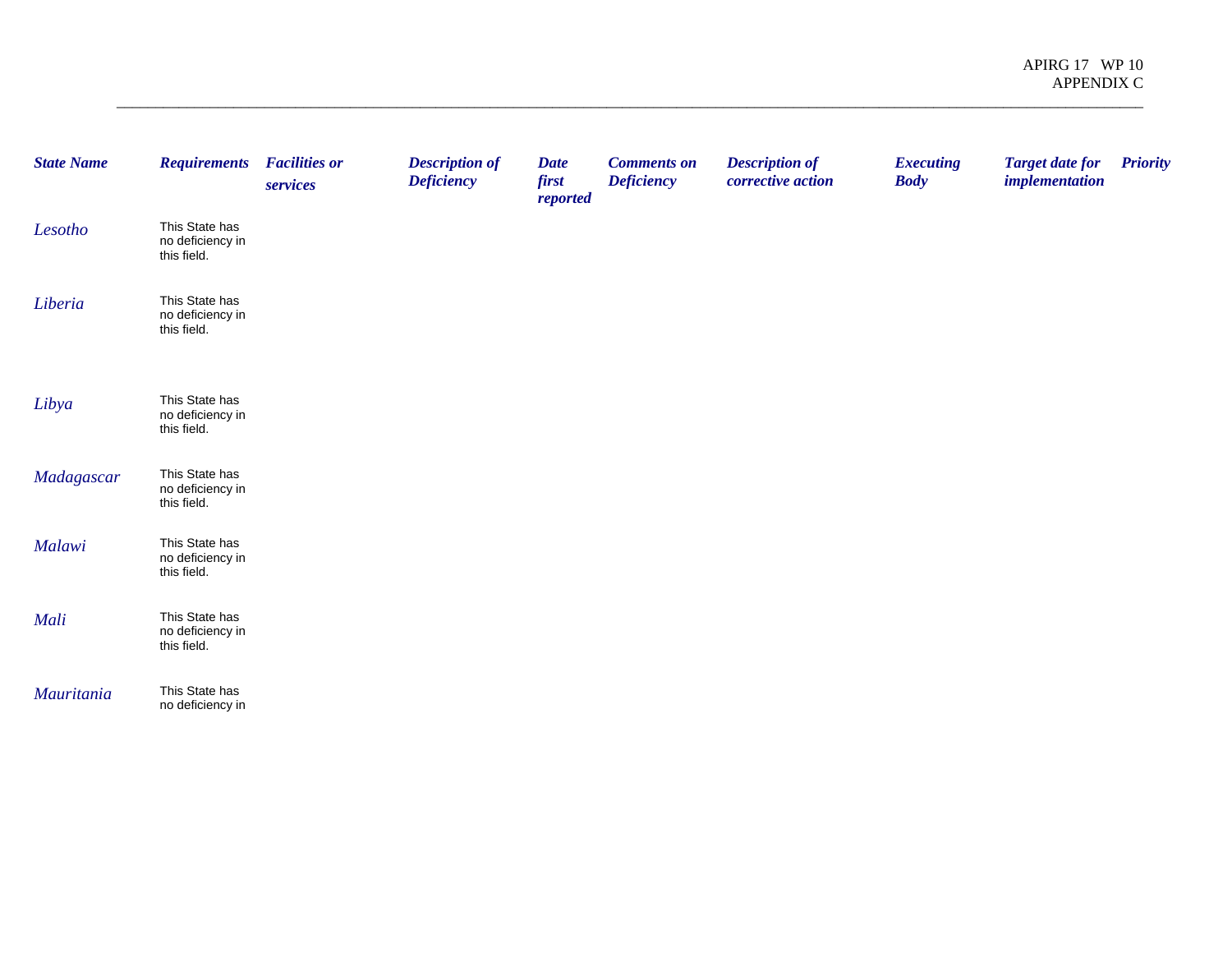| <b>State Name</b>      | <b>Requirements</b> Facilities or                        | services            | <b>Description of</b><br><b>Deficiency</b>                                       | <b>Date</b><br>first<br>reported | <b>Comments on</b><br><b>Deficiency</b>                                                  | <b>Description of</b><br>corrective action                        | <b>Executing</b><br><b>Body</b> | <b>Target date for</b><br><i>implementation</i> | <b>Priority</b> |
|------------------------|----------------------------------------------------------|---------------------|----------------------------------------------------------------------------------|----------------------------------|------------------------------------------------------------------------------------------|-------------------------------------------------------------------|---------------------------------|-------------------------------------------------|-----------------|
|                        | this field.                                              |                     |                                                                                  |                                  |                                                                                          |                                                                   |                                 |                                                 |                 |
| <b>Mauritius</b>       | This State has<br>no deficiency in<br>this field.        |                     |                                                                                  |                                  |                                                                                          |                                                                   |                                 |                                                 |                 |
| <b>Morocco</b>         | AFI/7 Rec.5/8<br>and Table ATS<br>1 AFI ANP<br>Doc.7474. | Airspace Management | Problems<br>associated with non<br>flight level<br>allocations on ATS<br>routes. | 1998                             | Non-standard<br>flight<br>level allocations<br>contributed to<br><b>ATS</b><br>incidents | States concerned to meet<br>and address issues under<br>column 3. | Morocco-<br>Portugal            | 31/12/09                                        | U               |
| Mozambique             | This State has<br>no deficiency in<br>this field.        |                     |                                                                                  |                                  |                                                                                          |                                                                   |                                 |                                                 |                 |
| Namibia                | This State has<br>no deficiency in<br>this field         |                     |                                                                                  |                                  |                                                                                          |                                                                   |                                 |                                                 |                 |
| Niger                  | This State has<br>no deficiency in<br>this field.        |                     |                                                                                  |                                  |                                                                                          |                                                                   |                                 |                                                 |                 |
| Nigeria                | This State has<br>no deficiency in<br>this field         |                     |                                                                                  |                                  |                                                                                          |                                                                   |                                 |                                                 |                 |
| Rwanda                 | This State has<br>no deficiency in<br>this field.        |                     |                                                                                  |                                  |                                                                                          |                                                                   |                                 |                                                 |                 |
| Sao Tome &<br>Principe | This State has<br>no deficiency in<br>this field.        |                     |                                                                                  |                                  |                                                                                          |                                                                   |                                 |                                                 |                 |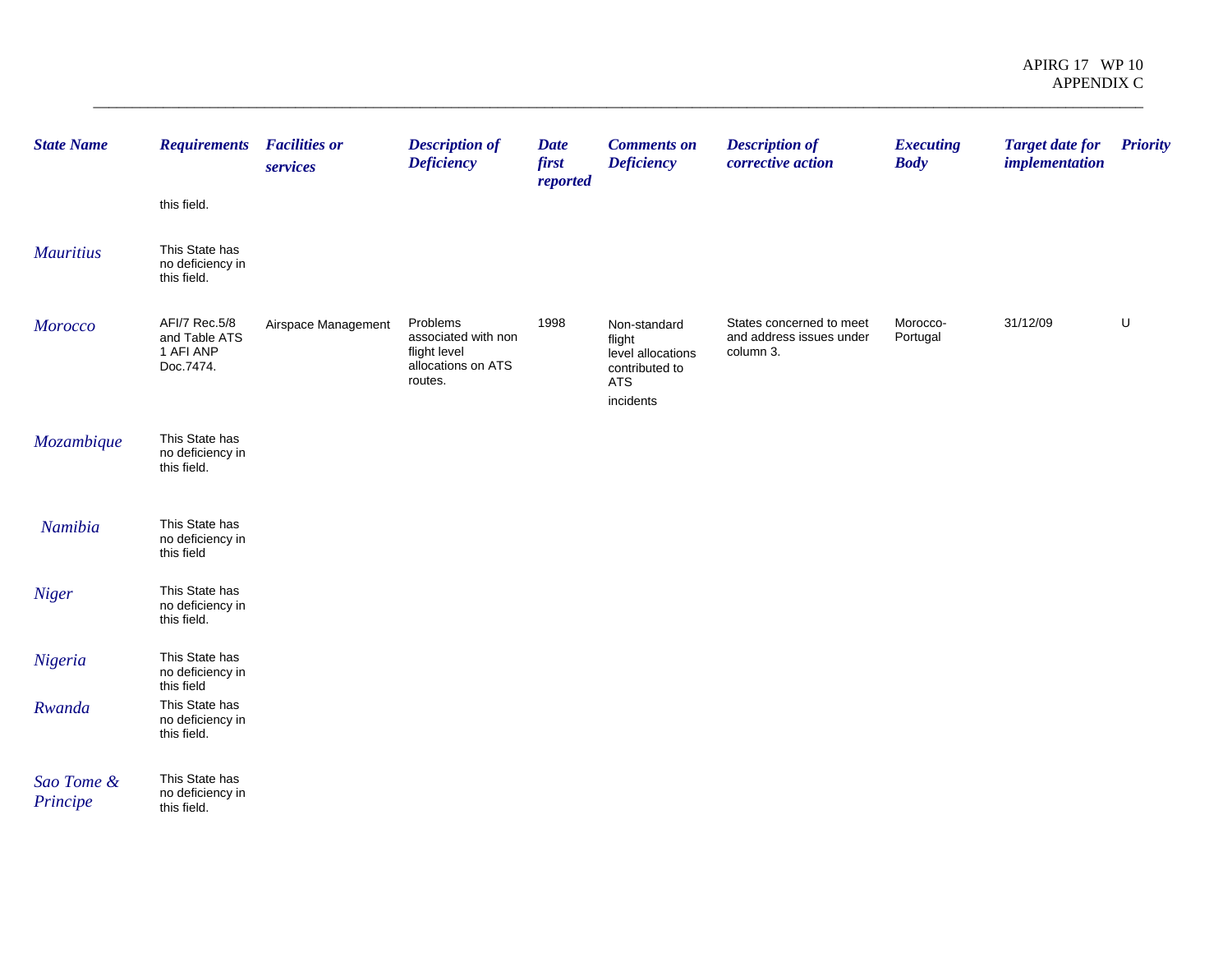| <b>State Name</b>        | <b>Requirements</b>                                      | <b>Facilities or</b><br>services    | <b>Description of</b><br><b>Deficiency</b>              | <b>Date</b><br>first<br>reported | <b>Comments on</b><br><b>Deficiency</b>                    | <b>Description of</b><br>corrective action | <b>Executing</b><br><b>Body</b> | <b>Target date for</b><br><i>implementation</i> | <b>Priority</b> |
|--------------------------|----------------------------------------------------------|-------------------------------------|---------------------------------------------------------|----------------------------------|------------------------------------------------------------|--------------------------------------------|---------------------------------|-------------------------------------------------|-----------------|
| Senegal                  | This State has<br>no deficiency in<br>this field.        |                                     |                                                         |                                  |                                                            |                                            |                                 |                                                 |                 |
| Seychelles               | This State has<br>no deficiency in<br>this field.        |                                     |                                                         |                                  |                                                            |                                            |                                 |                                                 |                 |
| Sierra Leone             | This State has<br>no deficiency in<br>this field.        |                                     |                                                         |                                  |                                                            |                                            |                                 |                                                 |                 |
| Somalia                  | AFI/7 Rec.5/21                                           | Provision of ATC 150<br>NM concept. | Non-provision of<br>ATC service 150<br>NM of Mogadishu. | 1994                             | Delayed descent<br>for arrival and<br>steep climb for      | No action due to the<br>present situation  | Somalia                         | 31/12/09                                        | U               |
| South Africa             | This State has<br>no deficiency in<br>this field.        |                                     |                                                         |                                  | departure.                                                 |                                            |                                 |                                                 |                 |
| Spain (Canary<br>$Is.$ ) | This State has<br>no deficiency in<br>this field.        |                                     |                                                         |                                  |                                                            |                                            |                                 |                                                 |                 |
| Sudan                    | AFI/7 Rec.5/8<br>and Table ATS<br>1 AFI ANP<br>Doc.7474. | Route UR400                         | A. Simbel-Kassala                                       | 1994                             | Aircraft subjected<br>to fly non-<br>economical<br>routes. | Not acceptable now within<br>Khartoum FIR. | Sudan                           | 31/12/09                                        | Α               |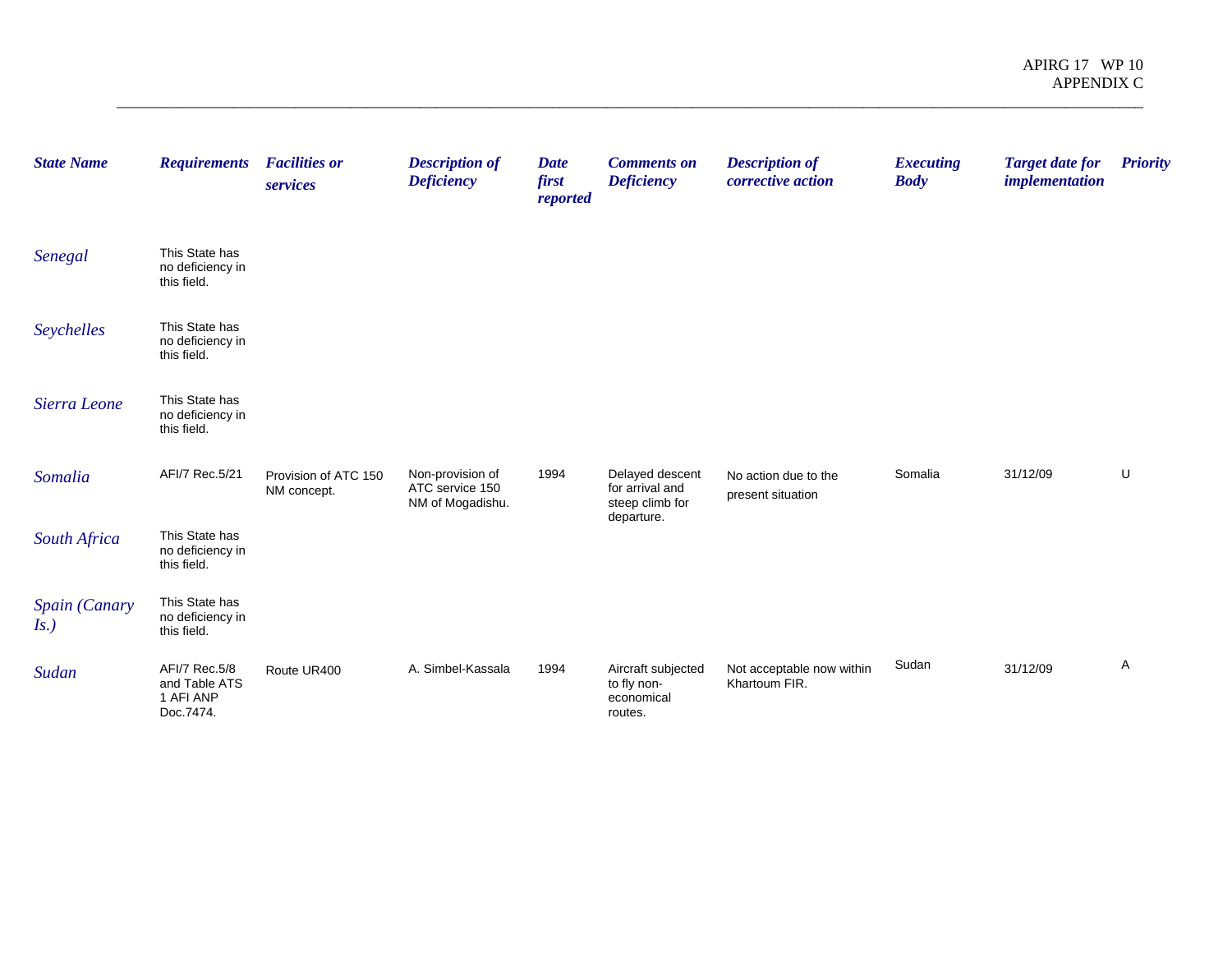| <b>State Name</b> | <b>Requirements</b>                                      | <b>Facilities or</b><br>services | <b>Description of</b><br><b>Deficiency</b>                                           | <b>Date</b><br>first<br>reported | <b>Comments on</b><br><b>Deficiency</b>                    | <b>Description of</b><br>corrective action                             | <b>Executing</b><br><b>Body</b> | <b>Target date for</b><br><i>implementation</i> | <b>Priority</b> |
|-------------------|----------------------------------------------------------|----------------------------------|--------------------------------------------------------------------------------------|----------------------------------|------------------------------------------------------------|------------------------------------------------------------------------|---------------------------------|-------------------------------------------------|-----------------|
|                   | AFI/7 Rec.5/8<br>and Table ATS<br>1 AFI ANP<br>Doc.7474. | RNAV UM665                       | Addis Ababa-<br>Merowe                                                               | 1994                             | Aircraft subjected<br>to fly non-<br>economical<br>routes. | Not acceptable in<br>Khartoum FIR due<br>to military reasons.          | Sudan                           | 17/02/09                                        | Α               |
|                   | AFI/7 Rec.5/8<br>and Table ATS<br>1 AFI ANP<br>Doc.7474. | RNAV UL612                       | Goma-El Dhaba                                                                        | 1994                             | Aircraft subjected<br>to fly non-<br>economical<br>routes. | Overlaps UB607<br>need to review<br>alignment at appropriate<br>forum. | Sudan                           | 17/02/09                                        | Α               |
|                   | AFI/7 Rec.5/8<br>and Table ATS<br>1 AFI ANP<br>Doc.7474. | Route UB607                      | Goma-El Obeid-<br>New Valley-El<br>Dabha                                             | 1994                             | Aircraft subjected<br>to fly non-<br>economical<br>routes. | States concerned to<br>coordinate common<br>implementation dates.      | Sudan                           | 17/02/09                                        | A               |
|                   | AFI/7 Rec.5/8<br>and Table ATS<br>1 AFI ANP<br>Doc.7474. | Route UB525                      | Addis Ababa-Luxor                                                                    | 1994                             | Aircraft subjected<br>to fly non-<br>economical<br>routes. | Not acceptable now in<br>Khartoum FIR.                                 | Sudan                           | 17/02/09                                        | Α               |
|                   | AFI/7 Rec.5/8<br>and Table ATS<br>1 AFI ANP<br>Doc.7474. | Route UA618                      | Bukavu-Malakal                                                                       | 1994                             | Aircraft subjected<br>to fly non-<br>economical<br>routes. | Not available now in<br>Khartoum FIR.                                  | Sudan                           | 17/02/09                                        | A               |
|                   | AFI/7 Rec.5/8<br>and Table ATS<br>1 AFI ANP<br>Doc.7474. | Provision of ATS                 | Area control service<br>not provided to<br>most ATS routes in<br>the upper airspace. | 1998                             | Aircraft subjected<br>to fly non-<br>economical<br>routes. | State to expedite<br>implementation process.                           | Sudan                           | 17/02/09                                        | A               |
| Swaziland         | AFI/7 Rec.5/1                                            | P4 - Airspace<br>Management      | Prohibited area                                                                      | 1990                             | Non-availability of<br>direct routings.                    | Withdraw this area - P4.                                               | Swaziland                       | 31/12/09                                        | Α               |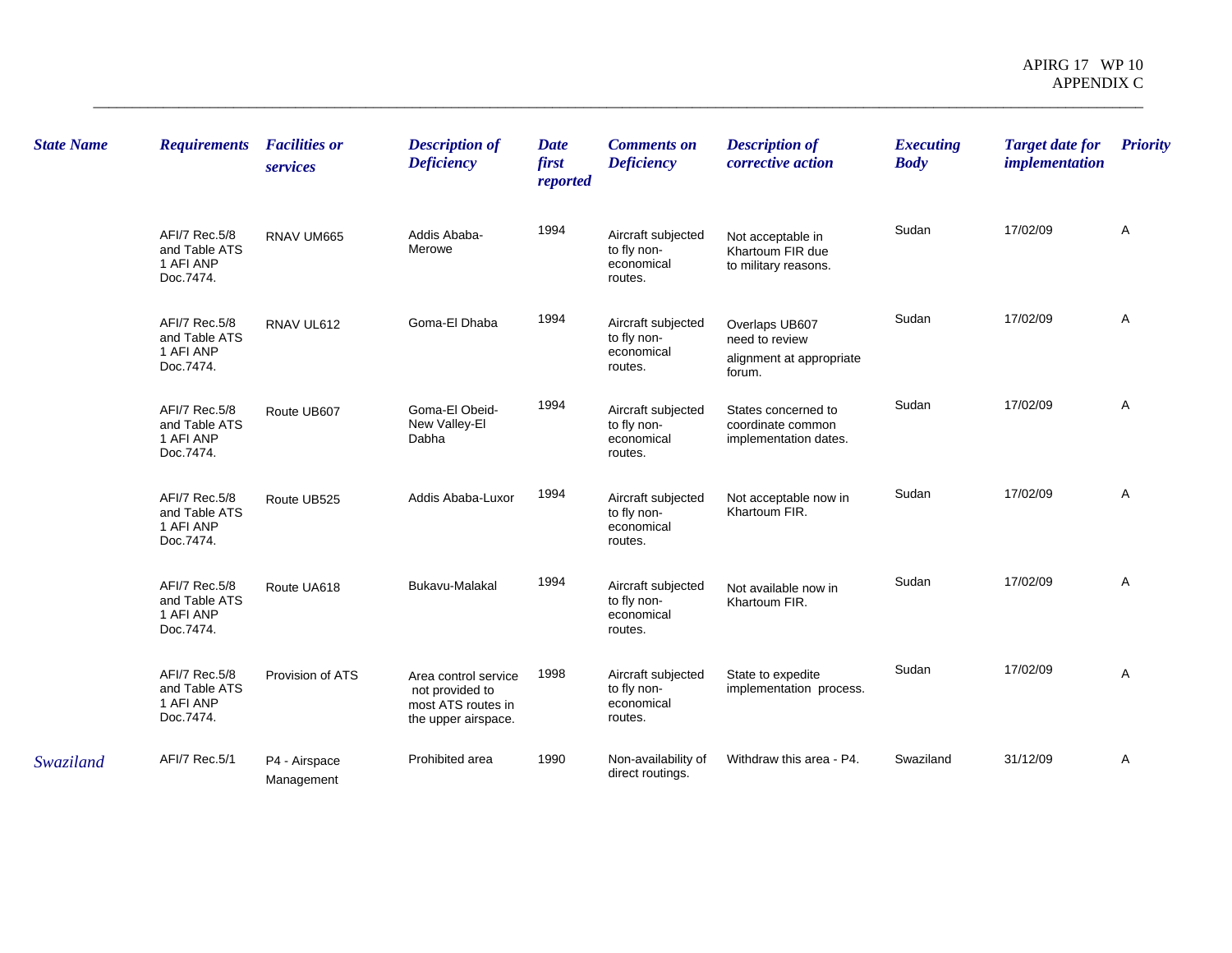| <b>State Name</b> | <b>Requirements</b>                                      | <b>Facilities or</b><br>services | <b>Description of</b><br><b>Deficiency</b> | <b>Date</b><br>first<br>reported | <b>Comments on</b><br><b>Deficiency</b>                    | <b>Description of</b><br>corrective action                                          | <b>Executing</b><br><b>Body</b> | <b>Target date for</b><br>implementation | <b>Priority</b> |
|-------------------|----------------------------------------------------------|----------------------------------|--------------------------------------------|----------------------------------|------------------------------------------------------------|-------------------------------------------------------------------------------------|---------------------------------|------------------------------------------|-----------------|
| Tanzania          | AFI/7 Rec.5/8<br>and Table ATS<br>1 AFI ANP<br>Doc.7474. | <b>UB527</b>                     | Lubumbashi - Dar-<br>es-Salaam             | 2001                             | Aircraft subjected<br>to fly non-<br>economical<br>routes. | Tanzania is coordinating<br>with the States for a<br>common implementation<br>date. | D. R. Congo -<br>Tanzania       | 31/12/09                                 | A               |
| Togo              | This State has<br>no deficiency in<br>this field.        |                                  |                                            |                                  |                                                            |                                                                                     |                                 |                                          |                 |
| <b>Tunisia</b>    | This State has<br>no deficiency in<br>this field.        |                                  |                                            |                                  |                                                            |                                                                                     |                                 |                                          |                 |
| <b>Uganda</b>     | This State has<br>no deficiency in<br>this field.        |                                  |                                            |                                  |                                                            |                                                                                     |                                 |                                          |                 |
| Zambia            | This State has<br>no deficiency in<br>this field.        |                                  |                                            |                                  |                                                            |                                                                                     |                                 |                                          |                 |
| Zimbabwe          | This State has<br>no deficiency in<br>this field.        |                                  |                                            |                                  |                                                            |                                                                                     |                                 |                                          |                 |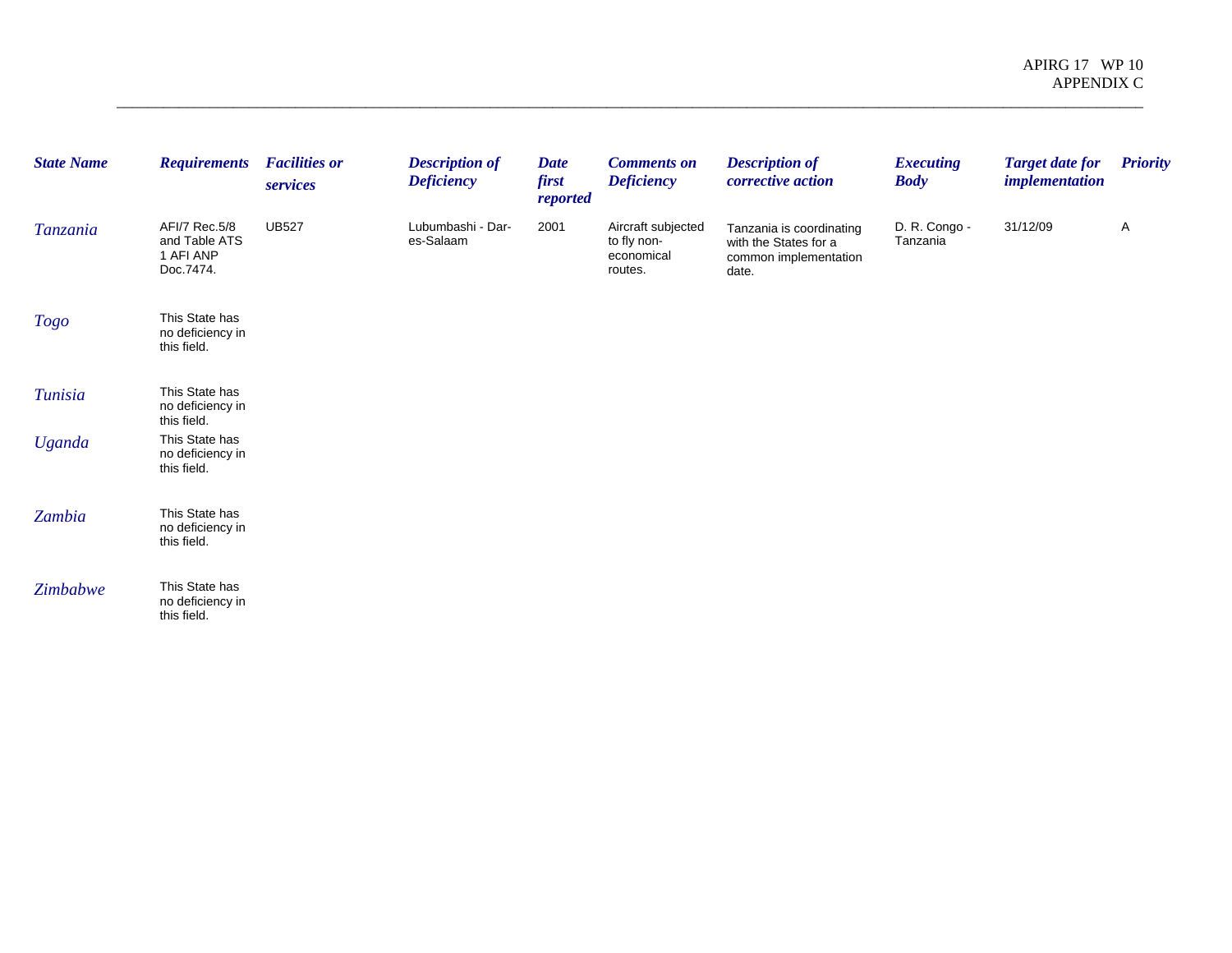## *SAR Deficiencies*

| <b>State Name</b> | <b>Requirements</b>                                           | <b>Facilities or</b><br>services | <b>Description of</b><br><b>Deficiency</b>       | Date first<br>reported | <b>Comments on</b><br><b>Deficiency</b>                      | <b>Description of</b><br>corrective<br>action                       | <b>Executing</b><br><b>Body</b>                  | <b>Target date for</b><br><i>implementation</i> | <b>Priority</b> |
|-------------------|---------------------------------------------------------------|----------------------------------|--------------------------------------------------|------------------------|--------------------------------------------------------------|---------------------------------------------------------------------|--------------------------------------------------|-------------------------------------------------|-----------------|
| Algeria           | Annex 12, 3.1.5, AFI/7<br>Conc.6/3                            | <b>SAR Agreements</b>            |                                                  | 1991                   | Delay to conduct<br><b>SAR OPS</b>                           | Coordinate with<br>States concerned                                 | Algeria and<br>adjacent<br><b>States</b>         | 31/12/09                                        | A               |
| Angola            | Annex 12, 3.1.5, AFI/7<br>Conc.6/3                            | <b>SAR Agreements</b>            |                                                  | 1991                   | Delay to conduct<br><b>SAR OPS</b>                           | Coordinate with<br>States concerned                                 | Angola and<br>adjacent<br><b>States</b>          | 31/12/09                                        | Α               |
|                   | Annexe 12, 2.4,<br>Annexe 12, 3.2.4,<br>AFI/7 Rec.6/1 and 6/2 | <b>SARSAT ELT</b>                | 406 MHz                                          | 1993                   | Delay to conduct<br>SAR OPS                                  | Implement 406<br>MHz in acft. $-$<br>Provide SPOC to<br><b>ICAO</b> | Angola                                           | 31/12/09                                        | Α               |
|                   | Annexe 12, 3.1.6, 3.1.7                                       | <b>SAR</b> legislation           | Provide legal framework<br>for the SAR authority | 1995                   | Lack of legal<br>authority could<br>delay SAR<br>efficiency. | <b>Establish SAR</b><br>legislation                                 | Angola                                           | 31/12/09                                        | Α               |
| <b>Benin</b>      | Annex 12, 3.1.5, AFI/7<br>Conc.6/3                            | <b>SAR Agreements</b>            |                                                  | 1991                   | Delay to conduct<br><b>SAR OPS</b>                           | Coordinate with<br>States concerned                                 | Benin and<br>adjacent<br><b>States</b>           | 31/12/09                                        | Α               |
|                   | Annexe 12, 2.4,<br>Annexe 12, 3.2.4,<br>AFI/7 Rec.6/1 and 6/2 | <b>SARSAT ELT</b>                | 406 MHz                                          | 1993                   | Delay to conduct<br><b>SAR OPS</b>                           | Implement 406<br>MHz in $actt.$ -<br>Provide SPOC to<br><b>ICAO</b> | Benin                                            | 31/12/09                                        | A               |
|                   | Annexe 12, 3.1.6, 3.1.7                                       | <b>SAR</b> legislation           | Provide legal framework<br>for the SAR authority | 1995                   | Lack of legal<br>authority could<br>delay SAR<br>efficiency. | <b>Establish SAR</b><br>legislation                                 | Benin                                            | 31/12/09                                        | A               |
| <b>Botswana</b>   | Annex 12, 3.1.5, AFI/7<br>Conc.6/3                            | <b>SAR Agreements</b>            |                                                  | 1991                   | Delay to conduct<br>SAR OPS                                  | Coordinate with<br>States concerned                                 | <b>Botswana</b><br>and adjacent<br><b>States</b> | 31/12/09                                        | Α               |
|                   | Annexe 12, 2.4,<br>Annexe 12, 3.2.4,<br>AFI/7 Rec.6/1 and 6/2 | <b>SARSAT ELT</b>                | 406 MHz                                          | 1993                   | Delay to conduct<br><b>SAR OPS</b>                           | Implement 406<br>MHz in $actt.$ -<br>Provide SPOC to<br><b>ICAO</b> | Botswana                                         | 31/12/09                                        | Α               |
|                   | Annexe 12, 3.1.6, 3.1.7                                       | <b>SAR</b> legislation           | Provide legal framework                          | 1995                   | Lack of legal                                                | <b>Establish SAR</b>                                                | <b>Botswana</b>                                  | 31/12/0                                         | A               |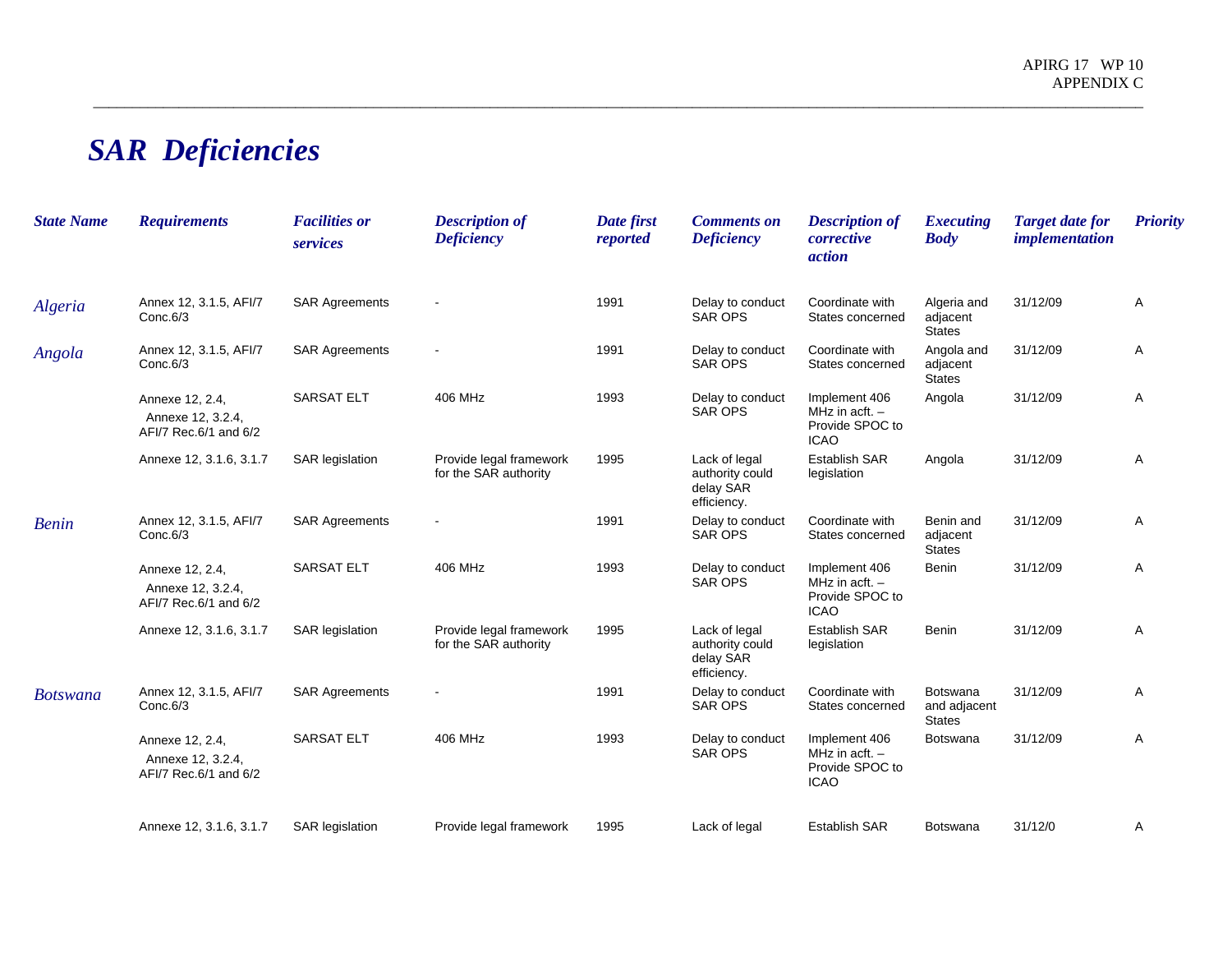| <b>State Name</b>      | <b>Requirements</b>                                           | <b>Facilities or</b><br>services | <b>Description of</b><br><b>Deficiency</b>       | Date first<br>reported | <b>Comments on</b><br><b>Deficiency</b>                      | <b>Description of</b><br>corrective<br><i>action</i>                | <b>Executing</b><br><b>Body</b>                         | <b>Target date for</b><br><i>implementation</i> | <b>Priority</b> |
|------------------------|---------------------------------------------------------------|----------------------------------|--------------------------------------------------|------------------------|--------------------------------------------------------------|---------------------------------------------------------------------|---------------------------------------------------------|-------------------------------------------------|-----------------|
|                        |                                                               |                                  | for the SAR authority                            |                        | authority could<br>delay SAR<br>efficiency.                  | legislation                                                         |                                                         |                                                 |                 |
| <b>Burkina</b><br>Faso | Annex 12, 3.1.5, AFI/7<br>Conc.6/3                            | <b>SAR Agreements</b>            |                                                  | 1991                   | Delay to conduct<br><b>SAR OPS</b>                           | Coordinate with<br>States concerned                                 | <b>Burkina</b><br>Faso and<br>adjacent<br><b>States</b> | 31/12/09                                        | Α               |
|                        | Annexe 12, 2.4,<br>Annexe 12, 3.2.4, AFI/7<br>Rec.6/1 and 6/2 | <b>SARSAT ELT</b>                | 406 MHz                                          | 1993                   | Delay to conduct<br><b>SAR OPS</b>                           | Implement 406<br>MHz in acft. $-$<br>Provide SPOC to<br><b>ICAO</b> | <b>Burkina</b><br>Faso                                  | 31/12/09                                        | Α               |
|                        | Annexe 12, 3.1.6, 3.1.7                                       | <b>SAR</b> legislation           | Provide legal framework<br>for the SAR authority | 1995                   | Lack of legal<br>authority could<br>delay SAR<br>efficiency. | <b>Establish SAR</b><br>legislation                                 | <b>Burkina</b><br>Faso                                  | 31/12/09                                        | Α               |
| <b>Burundi</b>         | Annexe 12, 3.1.6, 3.1.7                                       | <b>SAR</b> legislation           | Provide legal framework<br>for the SAR authority | 1995                   | Lack of legal<br>authority could<br>delay SAR<br>efficiency  | <b>Establish SAR</b><br>legislation                                 | Burundi                                                 | 31/12/09                                        | Α               |
|                        | Annex 12, 2.4, Annex<br>12, 3.2.4: AFI/7 Rec.6/1<br>and $6/2$ | <b>SARSAT ELT</b>                | 406 MHz                                          | 1993                   | Delay to conduct<br><b>SAR OPS</b>                           | Coordinate with<br><b>States</b><br>concerned.                      | Burundi and<br>Adjacent<br>States.                      |                                                 |                 |
| Cameroon               | Annex 12, 3.1.5, AFI/7<br>Conc.6/3                            | <b>SAR Agreements</b>            |                                                  | 1991                   | Delay to conduct<br><b>SAR OPS</b>                           | Coordinate with<br>States concerned                                 | Cameroon<br>and adjacent<br><b>States</b>               | 31/12/09                                        | Α               |
|                        | Annexe 12, 2.4,<br>Annexe 12, 3.2.4, AFI/7<br>Rec.6/1 and 6/2 | <b>SARSAT ELT</b>                | 406 MHz                                          | 1993                   | Delay to conduct<br><b>SAR OPS</b>                           | Implement 406<br>MHz in acft. $-$<br>Provide SPOC to                | Cameroon                                                | 31/12/09                                        | Α               |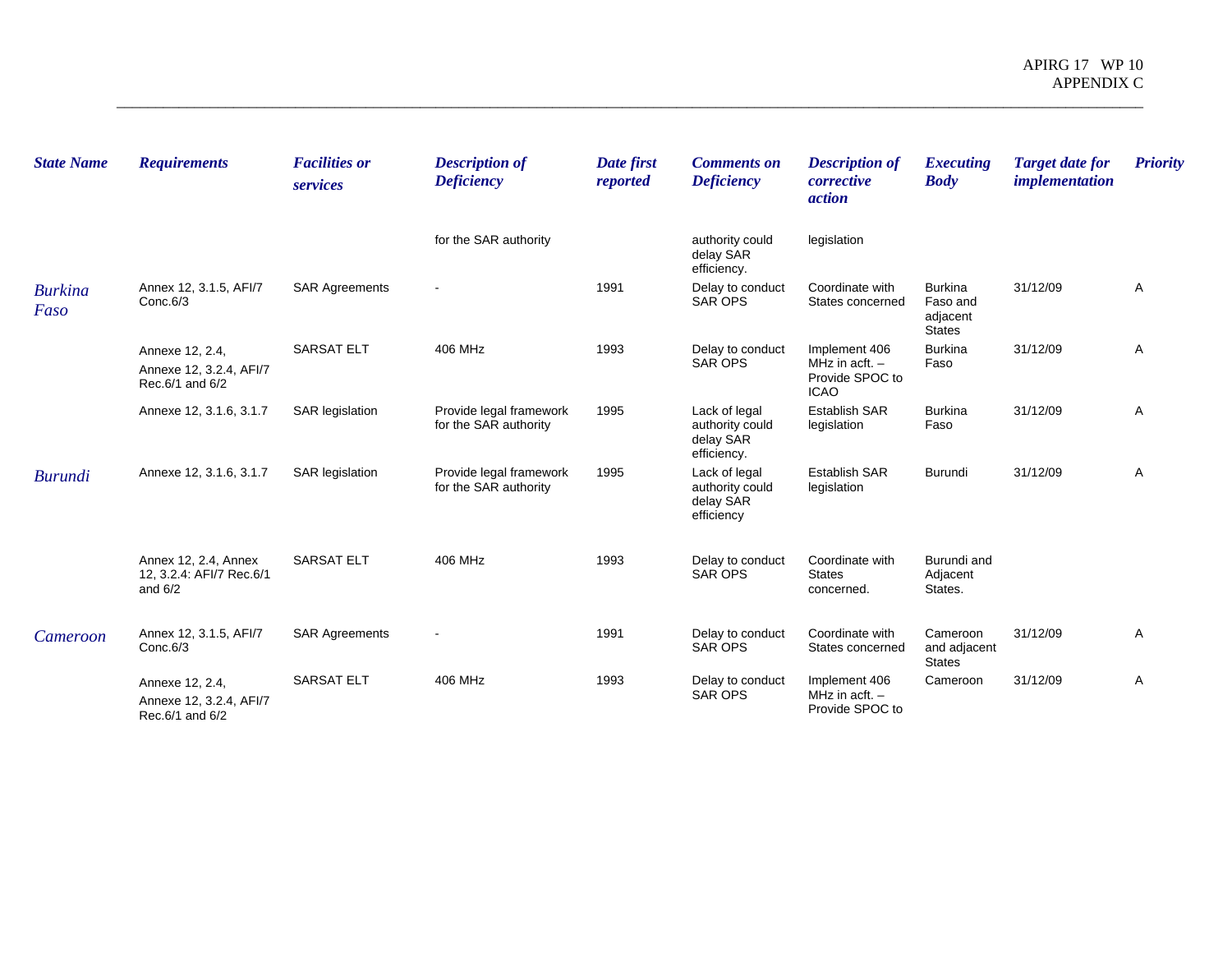| <b>State Name</b>              | <b>Requirements</b>                                                       | <b>Facilities or</b><br>services | <b>Description of</b><br><b>Deficiency</b>       | Date first<br>reported | <b>Comments on</b><br><b>Deficiency</b>                      | <b>Description of</b><br>corrective<br><i>action</i>                | <b>Executing</b><br><b>Body</b>       | <b>Target date for</b><br><i>implementation</i> | <b>Priority</b> |
|--------------------------------|---------------------------------------------------------------------------|----------------------------------|--------------------------------------------------|------------------------|--------------------------------------------------------------|---------------------------------------------------------------------|---------------------------------------|-------------------------------------------------|-----------------|
| Cape Verde                     | Annexe 12, 3.1.6, 3.1.7<br>This State has no<br>deficiency in this field. | <b>SAR legislation</b>           | Provide legal framework<br>for the SAR authority | 1995                   | Lack of legal<br>authority could<br>delay SAR<br>efficiency. | <b>ICAO</b><br><b>Establish SAR</b><br>legislation                  | Cameroon                              | 31/12/09                                        | A               |
| Central<br>African<br>Republic | Annex 12, 3.1.5, AFI/7<br>Conc.6/3                                        | <b>SAR Agreements</b>            |                                                  | 1991                   | Delay to conduct<br><b>SAR OPS</b>                           | Coordinate with<br>States concerned                                 | CAR and<br>adjacent<br><b>States</b>  | 31/12/09                                        | Α               |
|                                | Annexe 12, 2.4,<br>Annexe 12, 3.2.4, AFI/7<br>Rec.6/1 and 6/2             | <b>SARSAT ELT</b>                | 406 MHz                                          | 1993                   | Delay to conduct<br><b>SAR OPS</b>                           | Implement 406<br>MHz in acft. -<br>Provide SPOC to<br><b>ICAO</b>   | CAR                                   | 31/12/09                                        | A               |
|                                | Annexe 12, 3.1.6, 3.1.7                                                   | <b>SAR</b> legislation           | Provide legal framework<br>for the SAR authority | 1995                   | Lack of legal<br>authority could<br>delay SAR<br>efficiency. | Establish SAR<br>legislation                                        | CAR                                   | 31/12/09                                        | Α               |
| Chad                           | Annex 12, 3.1.5, AFI/7<br>Conc.6/3                                        | <b>SAR Agreements</b>            |                                                  | 1991                   | Delay to conduct<br>SAR OPS                                  | Coordinate with<br>States concerned                                 | Chad and<br>adjacent<br><b>States</b> | 31/12/09                                        | A               |
|                                | Annexe 12, 2.4,<br>Annexe 12, 3.2.4, AFI/7<br>Rec.6/1 and 6/2             | <b>SARSAT ELT</b>                | 406 MHz                                          | 1993                   | Delay to conduct<br><b>SAR OPS</b>                           | Implement 406<br>MHz in $actt. -$<br>Provide SPOC to<br><b>ICAO</b> | Chad                                  | 31/12/09                                        | A               |
|                                | Annexe 12, 3.1.6, 3.1.7                                                   | <b>SAR legislation</b>           | Provide legal framework<br>for the SAR authority | 1995                   | Lack of legal<br>authority could<br>delay SAR<br>efficiency. | Establish SAR<br>legislation                                        | Chad                                  | 31/12/09                                        | Α               |
| Comoros                        | Annex 12, 3.1.5, AFI/7                                                    | <b>SAR Agreements</b>            |                                                  | 1991                   | Delay to conduct                                             | Coordinate with                                                     | Comoros                               | 31/12/09                                        | Α               |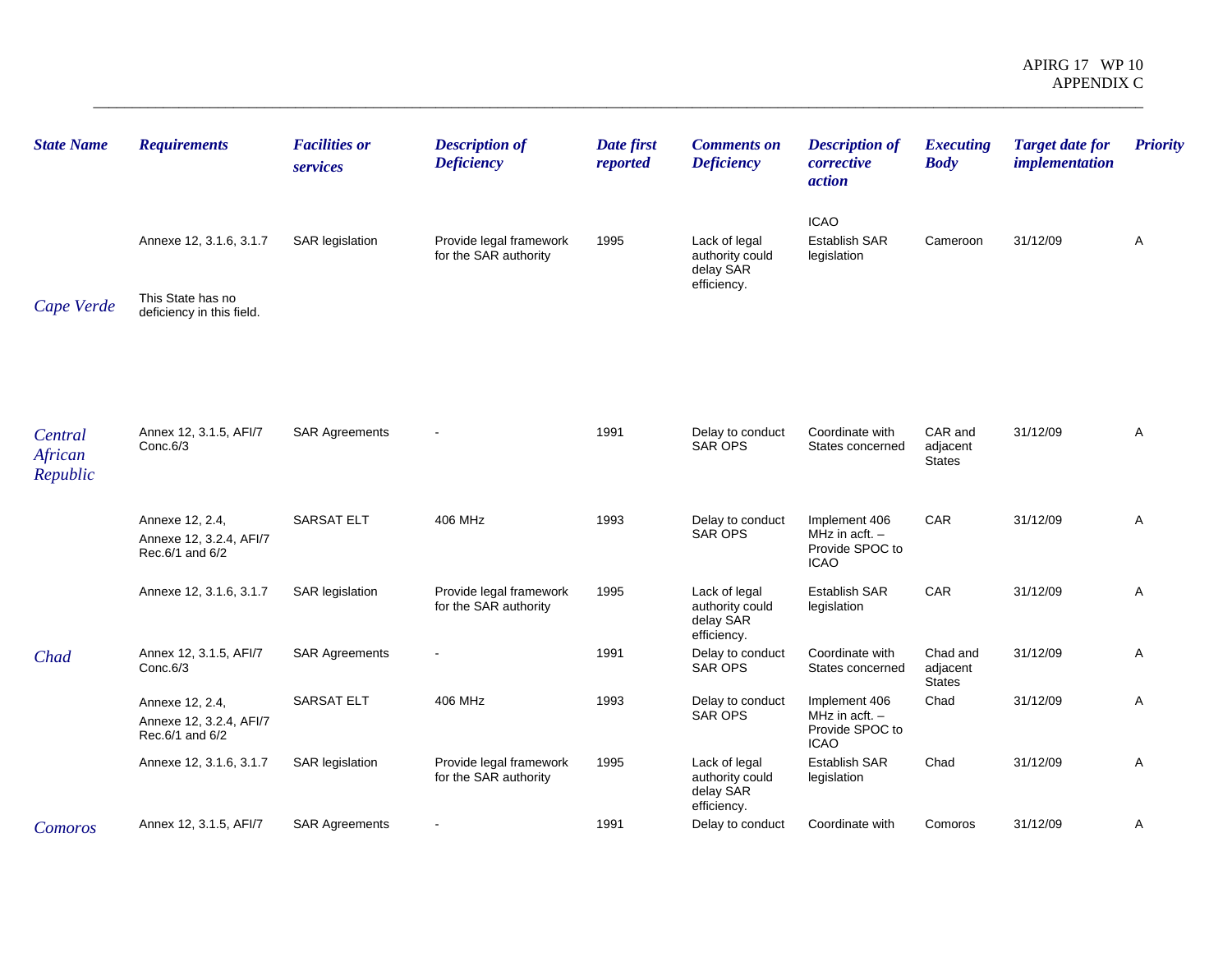| <b>State Name</b> | <b>Requirements</b>                                           | <b>Facilities or</b><br>services | <b>Description of</b><br><b>Deficiency</b>       | Date first<br>reported | <b>Comments on</b><br><b>Deficiency</b>                      | <b>Description of</b><br>corrective<br><i>action</i>                | <i>Executing</i><br><b>Body</b>                | <b>Target date for</b><br><i>implementation</i> | <b>Priority</b> |
|-------------------|---------------------------------------------------------------|----------------------------------|--------------------------------------------------|------------------------|--------------------------------------------------------------|---------------------------------------------------------------------|------------------------------------------------|-------------------------------------------------|-----------------|
|                   | Conc.6/3                                                      |                                  |                                                  |                        | <b>SAR OPS</b>                                               | States concerned                                                    | and adjacent<br><b>States</b>                  |                                                 |                 |
|                   | Annexe 12, 2.4,<br>Annexe 12, 3.2.4,<br>AFI/7 Rec.6/1 and 6/2 | <b>SARSAT ELT</b>                | 406 MHz                                          | 1993                   | Delay to conduct<br><b>SAR OPS</b>                           | Implement 406<br>MHz in acft. $-$<br>Provide SPOC to<br><b>ICAO</b> | Comoros                                        | 31/12/09                                        | Α               |
|                   | Annexe 12, 3.1.6, 3.1.7                                       | <b>SAR</b> legislation           | Provide legal framework<br>for the SAR authority | 1995                   | Lack of legal<br>authority could<br>delay SAR<br>efficiency. | <b>Establish SAR</b><br>legislation                                 | Comoros                                        | 31/12/09                                        | Α               |
| Congo             | Annex 12, 3.1.5, AFI/7<br>Conc.6/3                            | <b>SAR Agreements</b>            |                                                  | 1991                   | Delay to conduct<br><b>SAR OPS</b>                           | Coordinate with<br>States concerned                                 | Congo and<br>adjacent<br><b>States</b>         | 31/12/09                                        | A               |
|                   | Annexe 12, 2.4,<br>Annexe 12, 3.2.4, AFI/7<br>Rec.6/1 and 6/2 | <b>SARSAT ELT</b>                | 406 MHz                                          | 1993                   | Delay to conduct<br><b>SAR OPS</b>                           | Implement 406<br>MHz in $actt. -$<br>Provide SPOC to<br><b>ICAO</b> | Congo                                          | 31/12/09                                        | Α               |
|                   | Annexe 12, 3.1.6, 3.1.7                                       | <b>SAR</b> legislation           | Provide legal framework<br>for the SAR authority | 1995                   | Lack of legal<br>authority could<br>delay SAR<br>efficiency. | <b>Establish SAR</b><br>legislation                                 | Congo                                          | 31/12/09                                        | A               |
| Côte<br>d'Ivoire  | Annex 12, 3.1.5, AFI/7<br>Conc.6/3                            | <b>SAR Agreements</b>            |                                                  | 1991                   | Delay to conduct<br><b>SAR OPS</b>                           | Coordinate with<br>States concerned                                 | Cote d'Ivoire<br>and adjacent<br><b>States</b> | 31/12/09                                        | $\overline{A}$  |
|                   | Annexe 12, 2.4,                                               | <b>SARSAT ELT</b>                | 406 MHz                                          | 1993                   | Delay to conduct                                             | Implement 406                                                       | Cote d'Ivoire                                  | 31/12/09                                        | Α               |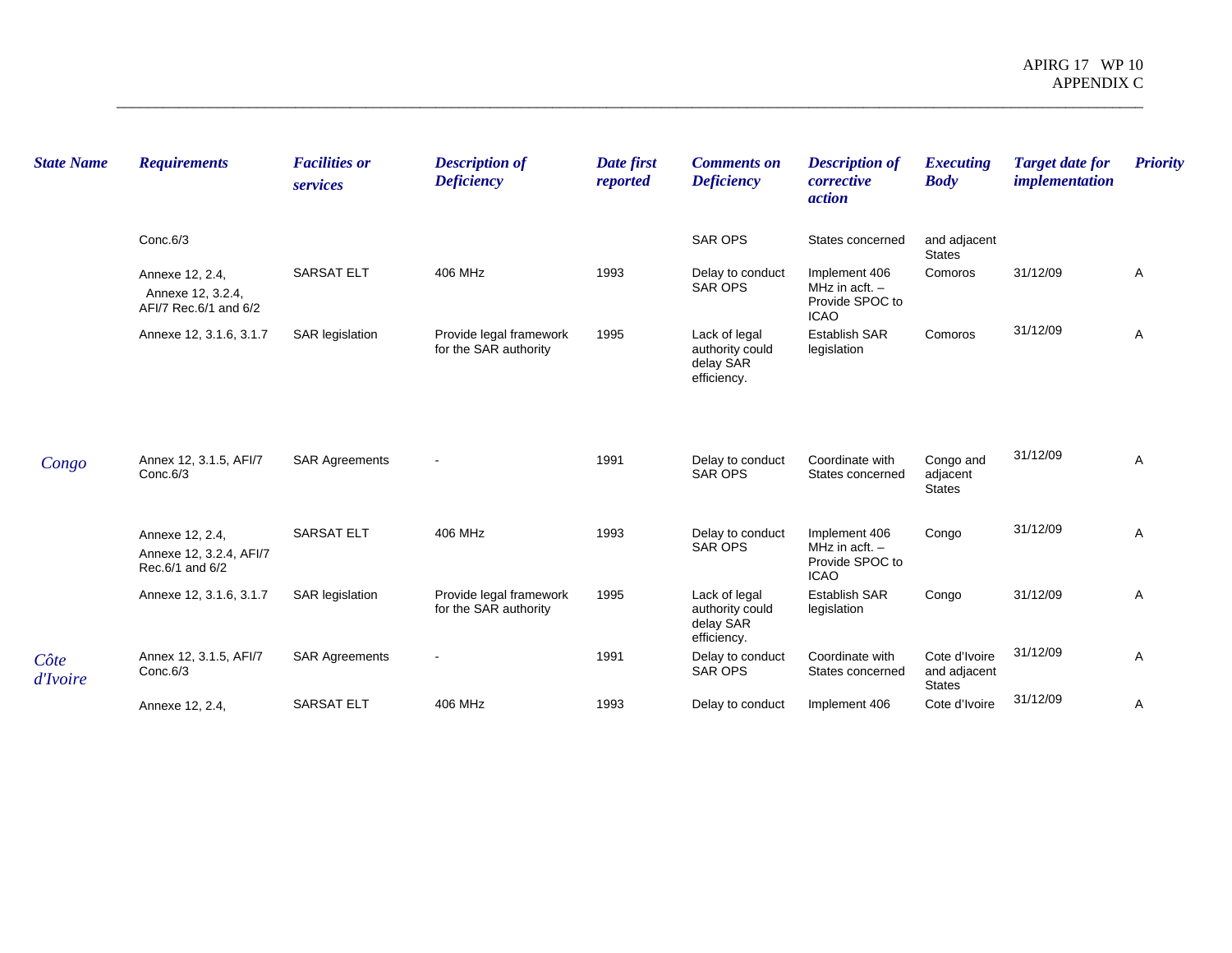| <b>State Name</b>     | <b>Requirements</b>                                           | <b>Facilities or</b><br>services | <b>Description of</b><br><b>Deficiency</b>       | Date first<br>reported | <b>Comments on</b><br><b>Deficiency</b>                      | <b>Description of</b><br>corrective<br><i>action</i>                | <b>Executing</b><br><b>Body</b>      | <b>Target date for</b><br><i>implementation</i> | <b>Priority</b> |
|-----------------------|---------------------------------------------------------------|----------------------------------|--------------------------------------------------|------------------------|--------------------------------------------------------------|---------------------------------------------------------------------|--------------------------------------|-------------------------------------------------|-----------------|
|                       | Annexe 12, 3.2.4, AFI/7<br>Rec.6/1 and 6/2                    |                                  |                                                  |                        | <b>SAR OPS</b>                                               | MHz in acft. $-$<br>Provide SPOC to<br><b>ICAO</b>                  |                                      |                                                 |                 |
|                       | Annexe 12, 3.1.6, 3.1.7                                       | <b>SAR legislation</b>           | Provide legal framework<br>for the SAR authority | 1995                   | Lack of legal<br>authority could<br>delay SAR<br>efficiency. | <b>Establish SAR</b><br>legislation                                 | Cote d'Ivoire                        | 31/12/09                                        | Α               |
| Dem. Rep.<br>of Congo | Annex 12, 3.1.5, AFI/7<br>Conc.6/3                            | <b>SAR Agreements</b>            | $\overline{\phantom{a}}$                         | 1991                   | Delay to conduct<br>SAR OPS                                  | Coordinate with<br>States concerned                                 | DRC and<br>adjacent<br><b>States</b> | 31/12/09                                        | Α               |
|                       | Annexe 12, 2.4,<br>Annexe 12, 3.2.4,<br>AFI/7 Rec.6/1 and 6/2 | <b>SARSAT ELT</b>                | 406 MHz                                          | 1993                   | Delay to conduct<br>SAR OPS                                  | Implement 406<br>MHz in acft. $-$<br>Provide SPOC to<br><b>ICAO</b> | <b>DRC</b>                           | 31/12/09                                        | A               |
|                       | Annexe 12, 3.1.6, 3.1.7                                       | SAR legislation                  | Provide legal framework<br>for the SAR authority | 1995                   | Lack of legal<br>authority could<br>delay SAR<br>efficiency. | <b>Establish SAR</b><br>legislation                                 | <b>DRC</b>                           | 31/12/09                                        | Α               |
|                       |                                                               |                                  |                                                  |                        |                                                              |                                                                     |                                      |                                                 |                 |

| Djibouti | Annex 12, 3.1.5, AFI/7<br>Conc.6/3                             | <b>SAR Agreements</b>  | $\overline{\phantom{0}}$                         | 1991 | Delay to conduct<br>SAR OPS                                  | Coordinate with<br>States concerned                           | Djibouti and<br>adjacent<br><b>States</b> | 31/12/09 | $\mathsf{A}$ |
|----------|----------------------------------------------------------------|------------------------|--------------------------------------------------|------|--------------------------------------------------------------|---------------------------------------------------------------|-------------------------------------------|----------|--------------|
|          | Annex 12, 2.4, Annex<br>12, 3.2.4, AFI/7 Rec. 6/1<br>and $6/2$ | <b>SARSAT ELT</b>      | 406 MHz                                          | 1993 | Delay to conduct<br>SAR OPS                                  | I) Provide SPOC<br>to ICAO: ii)<br>Implement 406<br>MHz acft. | Diibouti                                  | 31/12/09 | A            |
|          | Annex 12, 3.1.6, 3.1.7                                         | <b>SAR</b> legislation | Provide legal framework<br>for the SAR authority | 1995 | Lack of legal<br>authority could<br>delay SAR<br>efficiency. | <b>Establish SAR</b><br>legislation                           | Diibouti                                  | 31/12/09 | $\mathsf{A}$ |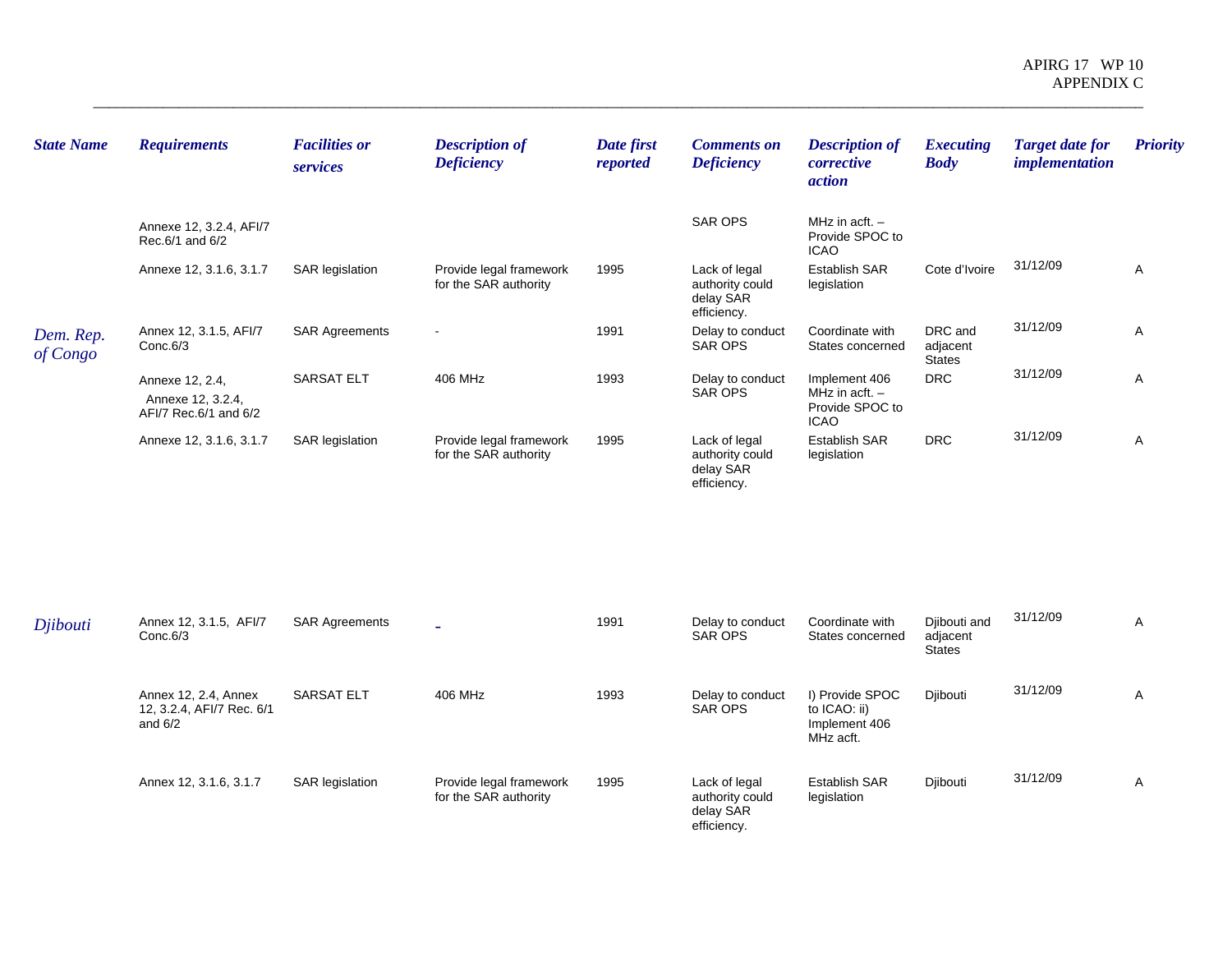| <b>State Name</b>           | <b>Requirements</b>                                           | <b>Facilities or</b><br>services | <b>Description of</b><br><b>Deficiency</b>       | Date first<br>reported | <b>Comments on</b><br><b>Deficiency</b>                      | <b>Description of</b><br>corrective<br><i>action</i>                | <b>Executing</b><br><b>Body</b>                       | <b>Target date for</b><br><i>implementation</i> | <b>Priority</b> |
|-----------------------------|---------------------------------------------------------------|----------------------------------|--------------------------------------------------|------------------------|--------------------------------------------------------------|---------------------------------------------------------------------|-------------------------------------------------------|-------------------------------------------------|-----------------|
| Egypt                       | This State has no<br>deficiency in this field.                |                                  |                                                  |                        |                                                              |                                                                     |                                                       |                                                 |                 |
| Equatorial<br><b>Guinea</b> | Annex 12, 3.1.5, AFI/7<br>Conc.6/3                            | <b>SAR Agreements</b>            | $\blacksquare$                                   | 1991                   | Delay to conduct<br><b>SAR OPS</b>                           | Coordinate with<br>States concerned                                 | Equatorial<br>Guinea and<br>adjacent<br><b>States</b> | 31/12/09                                        | A               |
|                             | Annexe 12, 2.4,<br>Annexe 12, 3.2.4, AFI/7<br>Rec.6/1 and 6/2 | <b>SARSAT ELT</b>                | 406 MHz                                          | 1993                   | Delay to conduct<br><b>SAR OPS</b>                           | Implement 406<br>MHz in acft. $-$<br>Provide SPOC to<br><b>ICAO</b> | Equatorial<br>Guinea                                  | 31/12/09                                        | $\overline{A}$  |
|                             | Annexe 12, 3.1.6, 3.1.7                                       | <b>SAR</b> legislation           | Provide legal framework<br>for the SAR authority | 1995                   | Lack of legal<br>authority could<br>delay SAR<br>efficiency. | <b>Establish SAR</b><br>legislation                                 | Equatorial<br>Guinea                                  | 31/12/09                                        | A               |
| Eritrea                     | Annex 12, 3.1.5, AFI/7<br>Conc.6/3                            | <b>SAR Agreements</b>            | <b>Establish SAR</b><br>agreements               | 1995                   | Delay to conduct<br><b>SAR OPS</b>                           | Coordination with<br>States concerned                               | Eritrea and<br>adjacent<br><b>States</b>              | 31/12/09                                        | A               |
|                             | Annex 12, 3.1.6,<br>3.1.7                                     | <b>SAR Legislation</b>           | Provide legal framework<br>for the SAR authority | 1995                   | Lack of legal<br>authority could<br>delay SAR                | <b>Establish SAR</b><br>Agreements                                  | Eritrea                                               | 31/12/09                                        | A               |
| Ethiopia                    | Annex 12, 3.1.5, AFI/7<br>Conc.6/3.                           | <b>SAR Agreements</b>            |                                                  | 1995                   | Delay to conduct<br>SAR/OPS                                  | Coordinate with<br><b>States</b><br>concerned.                      | Ethiopia and<br>adjacent<br><b>States</b>             | 31/12/09                                        | A               |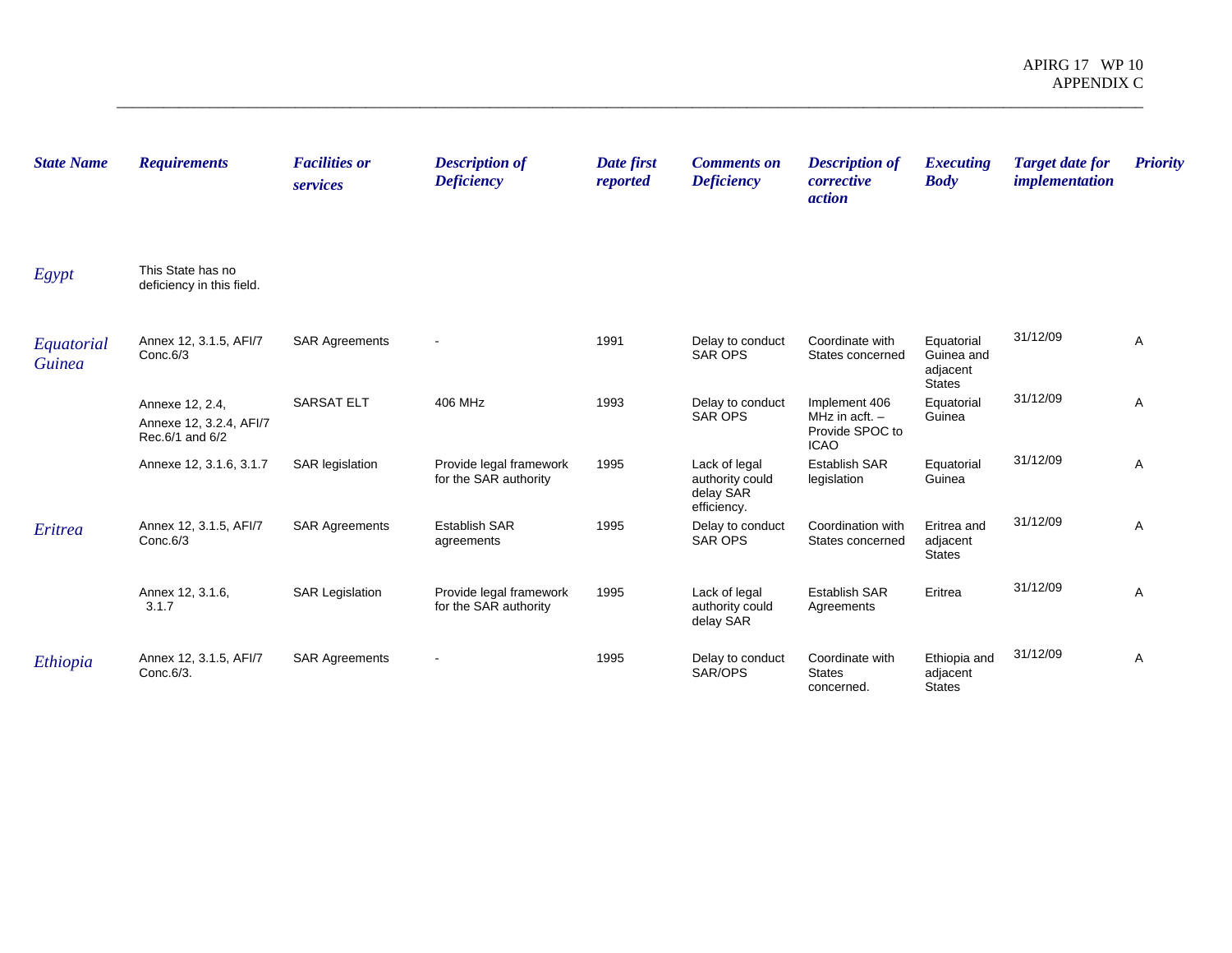| <b>Requirements</b>                                           | <b>Facilities or</b><br>services | <b>Description of</b><br><b>Deficiency</b>       | Date first<br>reported | <b>Comments on</b><br><b>Deficiency</b>                      | <b>Description of</b><br>corrective<br>action                       | <b>Executing</b><br><b>Body</b>  | <b>Target date for</b><br><i>implementation</i> | <b>Priority</b> |
|---------------------------------------------------------------|----------------------------------|--------------------------------------------------|------------------------|--------------------------------------------------------------|---------------------------------------------------------------------|----------------------------------|-------------------------------------------------|-----------------|
| This State has no<br>deficiency in this field.                |                                  |                                                  |                        |                                                              |                                                                     |                                  |                                                 |                 |
| Annex 12, 3.1.5, AFI/7<br>Conc.6/3                            | <b>SAR Agreements</b>            |                                                  | 1991                   | Delay to conduct<br><b>SAR OPS</b>                           | Coordinate with<br>States concerned                                 | Gabon and<br>adjacent            | 31/12/09                                        | Α               |
| Annexe 12, 2.4,<br>Annexe 12, 3.2.4, AFI/7<br>Rec.6/1 and 6/2 | SARSAT ELT                       | 406 MHz                                          | 1993                   | Delay to conduct<br><b>SAR OPS</b>                           | Implement 406<br>MHz in $actt. -$<br>Provide SPOC to<br><b>ICAO</b> | Gabon                            | 31/12/09                                        | Α               |
| Annexe 12, 3.1.6, 3.1.7                                       | <b>SAR</b> legislation           | Provide legal framework<br>for the SAR authority | 1995                   | Lack of legal<br>authority could<br>delay SAR<br>efficiency. | <b>Establish SAR</b><br>legislation                                 | Gabon                            | 31/12/09                                        | Α               |
| Annex 12, 3.1.5, AFI/7<br>Conc.6/3                            | <b>SAR Agreements</b>            |                                                  | 1991                   | Delay to conduct<br>SAR OPS                                  | Coordinate with<br>States concerned                                 | Gambia and<br>adjacent<br>States | 31/12/09                                        | Α               |
| Annexe 12, 2.4,<br>Annexe 12, 3.2.4, AFI/7<br>Rec.6/1 and 6/2 | <b>SARSAT ELT</b>                | 406 MHz                                          | 1993                   | Delay to conduct<br><b>SAR OPS</b>                           | Implement 406<br>MHz in acft. $-$<br>Provide SPOC to                | Gambia                           | 31/12/09                                        | Α               |
| Annexe 12, 3.1.6, 3.1.7                                       | <b>SAR</b> legislation           | Provide legal framework<br>for the SAR authority | 1995                   | Lack of legal<br>authority could<br>delay SAR<br>efficiency. | Establish SAR<br>legislation                                        | Gambia                           | 31/12/09                                        | Α               |
|                                                               |                                  |                                                  |                        |                                                              |                                                                     |                                  |                                                 |                 |
|                                                               |                                  |                                                  |                        |                                                              |                                                                     | <b>ICAO</b>                      | <b>States</b>                                   |                 |

| Ghana | Annex 12, 3.1.5, AFI/7<br>Conc.6/3 | <b>SAR Agreements</b> | 1991 | Delay to conduct<br><b>SAR OPS</b> | Coordinate with<br>States concerned | Ghana and<br>adiacent | 31/12/09 |  |
|-------|------------------------------------|-----------------------|------|------------------------------------|-------------------------------------|-----------------------|----------|--|
|       |                                    |                       |      |                                    |                                     | <b>States</b>         |          |  |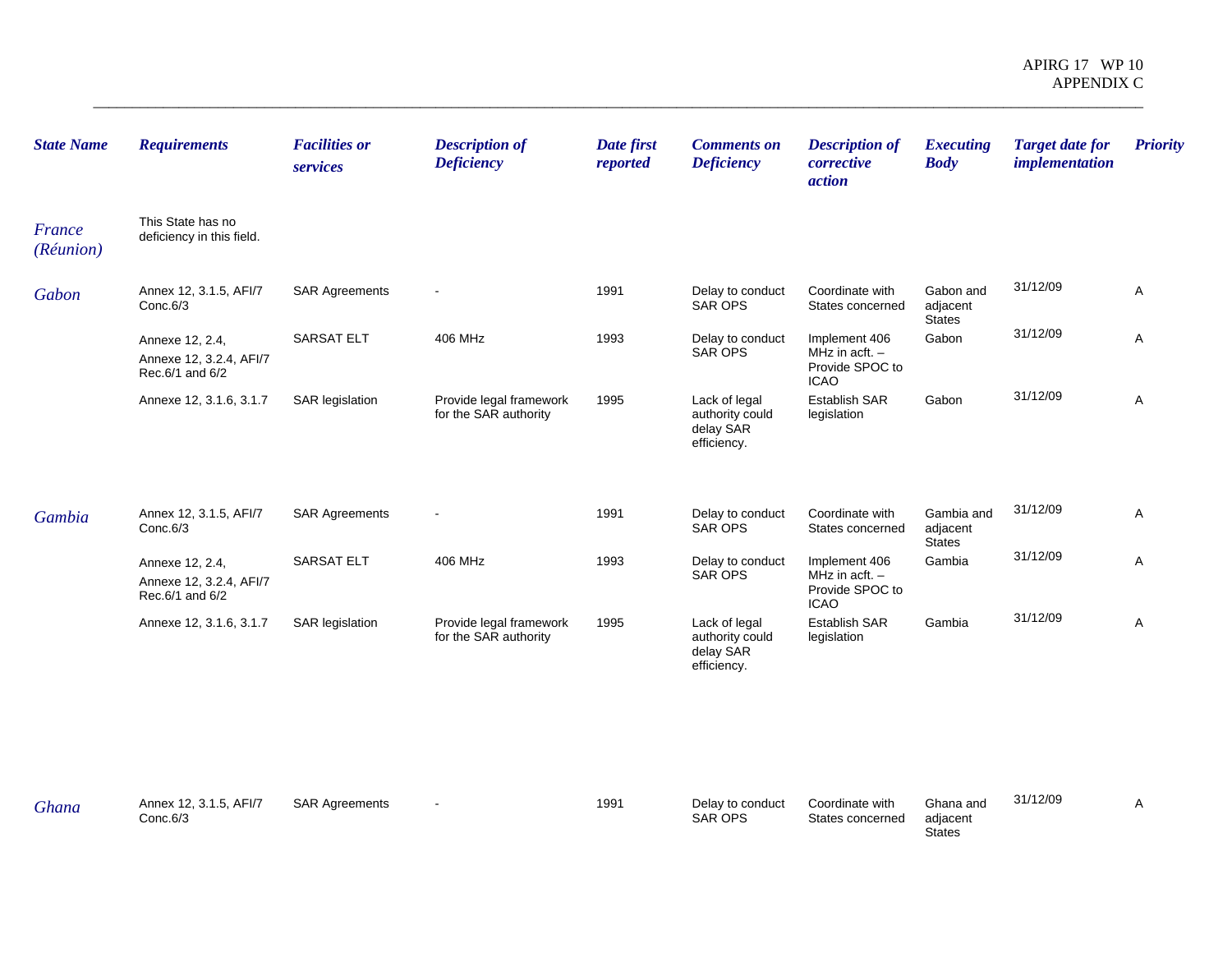| <b>State Name</b>              | <b>Requirements</b>                                            | <b>Facilities or</b><br>services | <b>Description of</b><br><b>Deficiency</b>       | Date first<br>reported | <b>Comments on</b><br><b>Deficiency</b>                      | <b>Description of</b><br>corrective<br>action                       | <b>Executing</b><br><b>Body</b>         | <b>Target date for</b><br><i>implementation</i> | <b>Priority</b> |
|--------------------------------|----------------------------------------------------------------|----------------------------------|--------------------------------------------------|------------------------|--------------------------------------------------------------|---------------------------------------------------------------------|-----------------------------------------|-------------------------------------------------|-----------------|
|                                | Annexe 12, 2.4,<br>Annexe 12, 3.2.4,<br>AFI/7 Rec.6/1 and 6/2  | <b>SARSAT ELT</b>                | 406 MHz                                          | 1993                   | Delay to conduct<br><b>SAR OPS</b>                           | Implement 406<br>MHz in $actt.$ -<br>Provide SPOC to<br><b>ICAO</b> | Ghana                                   | 31/12/09                                        | Α               |
|                                | Annexe 12, 3.1.6, 3.1.7                                        | <b>SAR</b> legislation           | Provide legal framework<br>for the SAR authority | 1995                   | Lack of legal<br>authority could<br>delay SAR<br>efficiency. | <b>Establish SAR</b><br>legislation                                 | Ghana                                   | 31/12/09                                        | Α               |
| <b>Guinea</b>                  | Annex 12, 3.1.5, AFI/7<br>Conc.6/3                             | <b>SAR Agreements</b>            |                                                  | 1991                   | Delay to conduct<br><b>SAR OPS</b>                           | Coordinate with<br>States concerned                                 | Guinea and<br>adjacent<br><b>States</b> | 31/12/09                                        | Α               |
|                                | Annexe 12, 2.4,<br>Annexe 12, 3.2.4, AFI/7<br>Rec.6/1 and 6/2  | <b>SARSAT ELT</b>                | 406 MHz                                          | 1993                   | Delay to conduct<br><b>SAR OPS</b>                           | Implement 406<br>MHz in acft. $-$<br>Provide SPOC to<br><b>ICAO</b> | Guinea                                  | 31/12/09                                        | Α               |
|                                | Annexe 12, 3.1.6, 3.1.7                                        | <b>SAR</b> legislation           | Provide legal framework<br>for the SAR authority | 1995                   | Lack of legal<br>authority could<br>delay SAR<br>efficiency. | <b>Establish SAR</b><br>legislation                                 | Guinea                                  | 31/12/09                                        | A               |
| <b>Guinea</b><br><b>Bissau</b> | This State has no<br>deficiency in this field.                 |                                  |                                                  |                        |                                                              |                                                                     |                                         |                                                 |                 |
| Kenya                          | Annex 12, 2.4, Annex<br>12, 3.2.4, AFI/7 Rec. 6/1<br>and $6/2$ | <b>SARSAT ELT</b>                | 406 MHz and 121.5 Mhz<br>not implemented         | 1993                   | Delay to conduct<br><b>SAR OPS</b>                           | 121.5 Mhz<br>implemented. 406<br>MHz not<br>Implemented.            | Kenya                                   | 31/12/09                                        | Α               |
|                                | Annex 12, 3.1.6, 3.1.7                                         | SAR legislation                  | Provide legal framework                          | 1995                   | Lack of legal                                                | Development of                                                      | Kenya                                   | 31/12/09                                        | A               |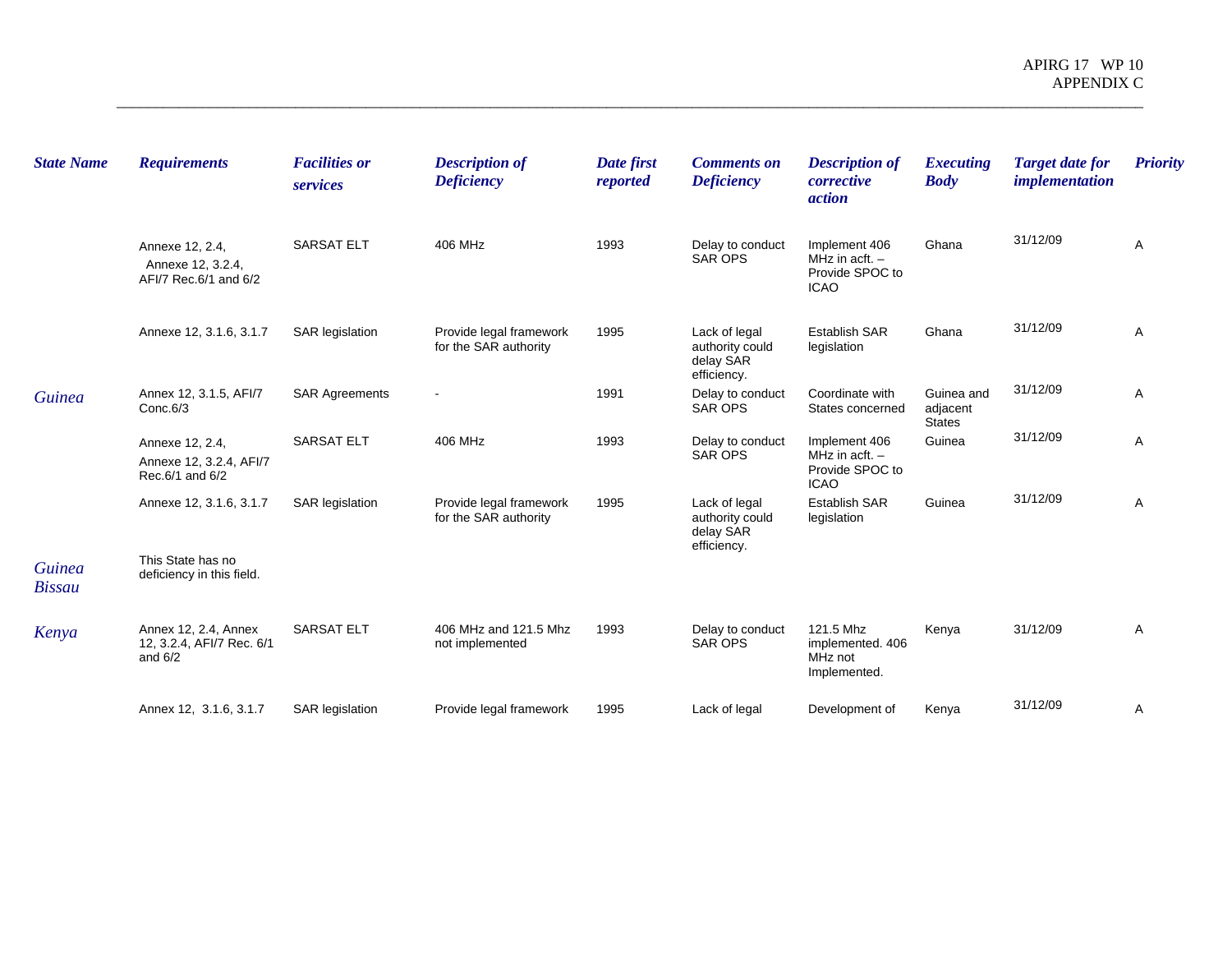| <b>State Name</b> | <b>Requirements</b>                                           | <b>Facilities or</b><br>services | <b>Description of</b><br><b>Deficiency</b>       | Date first<br>reported | <b>Comments on</b><br><b>Deficiency</b>                      | <b>Description of</b><br>corrective<br>action                                                      | <b>Executing</b><br><b>Body</b>          | <b>Target date for</b><br><i>implementation</i> | <b>Priority</b> |
|-------------------|---------------------------------------------------------------|----------------------------------|--------------------------------------------------|------------------------|--------------------------------------------------------------|----------------------------------------------------------------------------------------------------|------------------------------------------|-------------------------------------------------|-----------------|
|                   |                                                               |                                  | for the SAR Authority                            |                        | authority could<br>delay SAR<br>efficiency.                  | draft legislation is<br>on going                                                                   |                                          |                                                 |                 |
|                   | Annex 12, 3.1.5, AFI/7<br>Conc.6/3                            | <b>SAR Agreements</b>            |                                                  | 1996                   | Delay to conduct<br><b>SAR OPS</b>                           | Signed with EAC<br>States only. To<br>coordinate with<br>other<br>neighbouring<br>States concerned | Kenya and<br>adjacent<br><b>States</b>   | 31/12/09                                        | A               |
| Lesotho           | Annex 12, 3.1.5, AFI/7<br>Conc.6/3                            | <b>SAR Agreements</b>            |                                                  | 1991                   | Delay to conduct<br><b>SAR OPS</b>                           | outside EAC.<br>Coordinate with<br>States concerned                                                | Lesotho and<br>adjacent<br><b>States</b> | 31/12/09                                        | A               |
|                   | Annexe 12, 2.4,<br>Annexe 12, 3.2.4, AFI/7<br>Rec.6/1 and 6/2 | <b>SARSAT ELT</b>                | 406 MHz                                          | 1993                   | Delay to conduct<br><b>SAR OPS</b>                           | Implement 406<br>MHz in acft. $-$<br>Provide SPOC to<br><b>ICAO</b>                                | Lesotho                                  | 31/12/09                                        | Α               |
|                   | Annexe 12, 3.1.6, 3.1.7                                       | <b>SAR legislation</b>           | Provide legal framework<br>for the SAR authority | 1995                   | Lack of legal<br>authority could<br>delay SAR<br>efficiency. | Establish SAR<br>legislation                                                                       | Lesotho                                  | 31/12/09                                        | Α               |
| Liberia           | Annex 12, 3.1.5, AFI/7<br>Conc.6/3                            | <b>SAR Agreements</b>            |                                                  | 1991                   | Delay to conduct<br><b>SAR OPS</b>                           | Coordinate with<br>States concerned                                                                | Liberia and<br>adjacent<br><b>States</b> | 31/12/09                                        | Α               |
|                   | Annexe 12, 2.4,<br>Annexe 12, 3.2.4, AFI/7<br>Rec.6/1 and 6/2 | <b>SARSAT ELT</b>                | 406 MHz                                          | 1993                   | Delay to conduct<br><b>SAR OPS</b>                           | Implement 406<br>MHz in $act. -$<br>Provide SPOC to<br><b>ICAO</b>                                 | Liberia                                  | 31/12/09                                        | A               |
|                   | Annexe 12, 3.1.6, 3.1.7                                       | <b>SAR</b> legislation           | Provide legal framework<br>for the SAR authority | 1995                   | Lack of legal<br>authority could<br>delay SAR<br>efficiency. | <b>Establish SAR</b><br>legislation                                                                | Liberia                                  | 31/12/09                                        | A               |
| Libya             | Annex 12, 3.1.5, AFI/7<br>Conc.6/3                            | <b>SAR Agreements</b>            |                                                  | 1991                   | Delay to conduct<br><b>SAR OPS</b>                           | Coordinate with<br>States concerned                                                                | Libya and<br>adjacent                    | 31/12/09                                        | A               |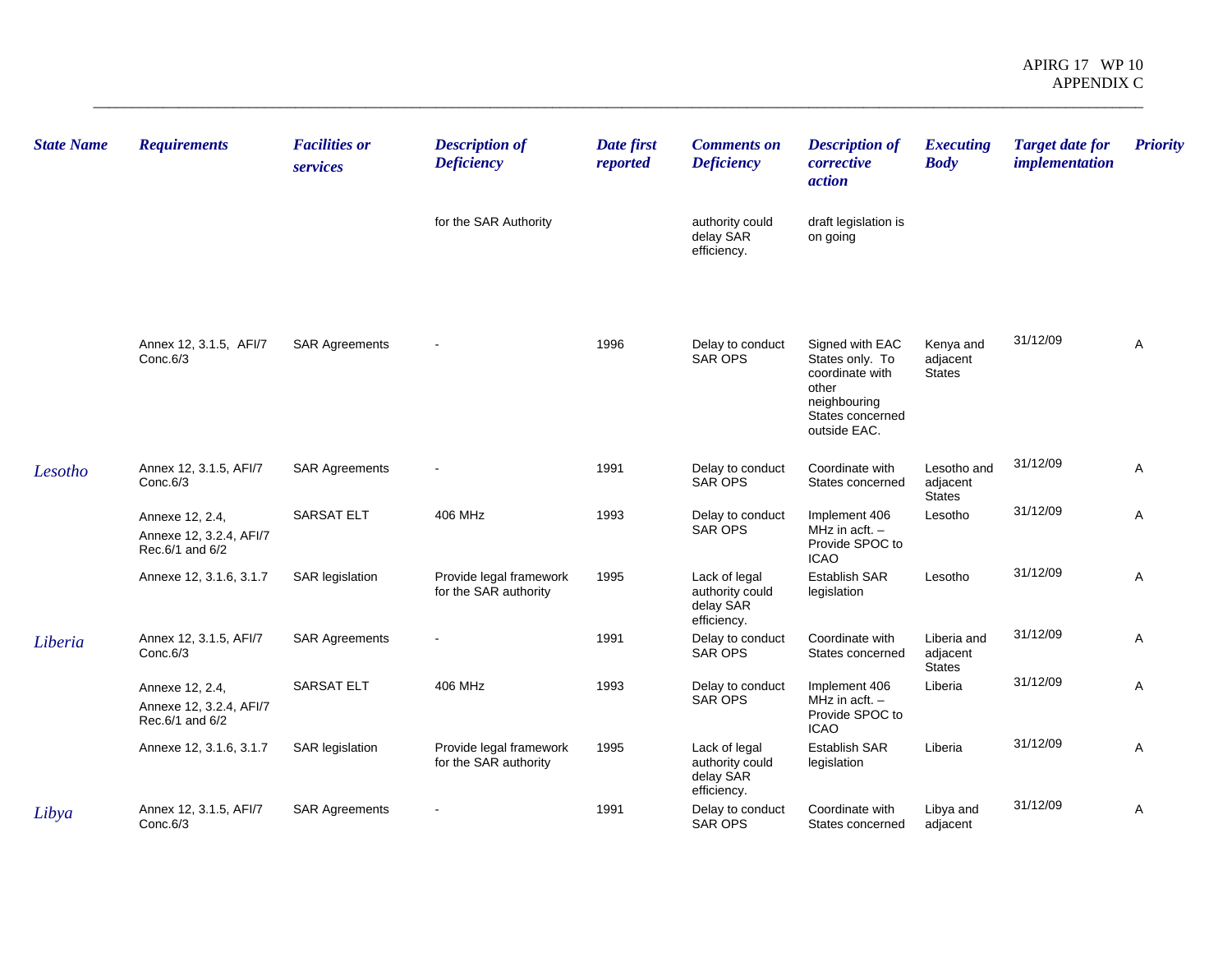| <b>State Name</b> | <b>Requirements</b>                                           | <b>Facilities or</b><br>services | <b>Description of</b><br><b>Deficiency</b>       | Date first<br>reported | <b>Comments on</b><br><b>Deficiency</b>                      | <b>Description of</b><br>corrective<br><i>action</i>                | <b>Executing</b><br><b>Body</b>         | <b>Target date for</b><br><i>implementation</i> | <b>Priority</b> |
|-------------------|---------------------------------------------------------------|----------------------------------|--------------------------------------------------|------------------------|--------------------------------------------------------------|---------------------------------------------------------------------|-----------------------------------------|-------------------------------------------------|-----------------|
|                   | Annexe 12, 2.4,<br>Annexe 12, 3.2.4, AFI/7<br>Rec.6/1 and 6/2 | <b>SARSAT ELT</b>                | 406 MHz                                          | 1993                   | Delay to conduct<br>SAR OPS                                  | Implement 406<br>MHz in acft. $-$<br>Provide SPOC to<br><b>ICAO</b> | <b>States</b><br>Libya                  | 31/12/09                                        | A               |
|                   | Annexe 12, 3.1.6, 3.1.7                                       | <b>SAR</b> legislation           | Provide legal framework<br>for the SAR authority | 1995                   | Lack of legal<br>authority could<br>delay SAR<br>efficiency. | <b>Establish SAR</b><br>legislation                                 | Libya                                   | 31/12/09                                        | Α               |
| Madagascar        | Annex 12, 3.1.5, AFI/7<br>Conc.6/3                            | <b>SAR Agreements</b>            |                                                  | 1991                   | Delay to conduct<br>SAR OPS                                  | Coordinate with<br>States concerned                                 | Madagascar<br>adjacent<br><b>States</b> | 31/12/09                                        | A               |
|                   | Annexe 12, 3.1.6, 3.1.7                                       | <b>SAR</b> legislation           | Provide legal framework<br>for the SAR authority | 1995                   | Lack of legal<br>authority could<br>delay SAR<br>efficiency. | <b>Establish SAR</b><br>legislation                                 | Madagascar                              | 31/12/09                                        | Α               |
| <b>Malawi</b>     | Annex 12, 3.1.5, AFI/7<br>Conc.6/3                            | <b>SAR Agreements</b>            |                                                  | 1991                   | Delay to conduct<br>SAR OPS                                  | Coordinate with<br>States concerned                                 | Malawi and<br>adjacent<br><b>States</b> | 31/12/09                                        | Α               |
|                   | Annexe 12, 2.4,<br>Annexe 12, 3.2.4, AFI/7<br>Rec.6/1 and 6/2 | <b>SARSAT ELT</b>                | 406 MHz                                          | 1993                   | Delay to conduct<br><b>SAR OPS</b>                           | Implement 406<br>MHz in acft. $-$<br>Provide SPOC to<br><b>ICAO</b> | Malawi                                  | 31/12/09                                        | A               |
|                   | Annexe 12, 3.1.6, 3.1.7                                       | <b>SAR</b> legislation           | Provide legal framework<br>for the SAR authority | 1995                   | Lack of legal<br>authority could<br>delay SAR<br>efficiency. | <b>Establish SAR</b><br>legislation                                 | Malawi                                  | 31/12/09                                        | Α               |
| Mali              | Annex 12, 3.1.5, AFI/7<br>Conc.6/3                            | <b>SAR Agreements</b>            |                                                  | 1991                   | Delay to conduct<br><b>SAR OPS</b>                           | Coordinate with<br>States concerned                                 | Mali and<br>adjacent<br><b>States</b>   | 31/12/09                                        | Α               |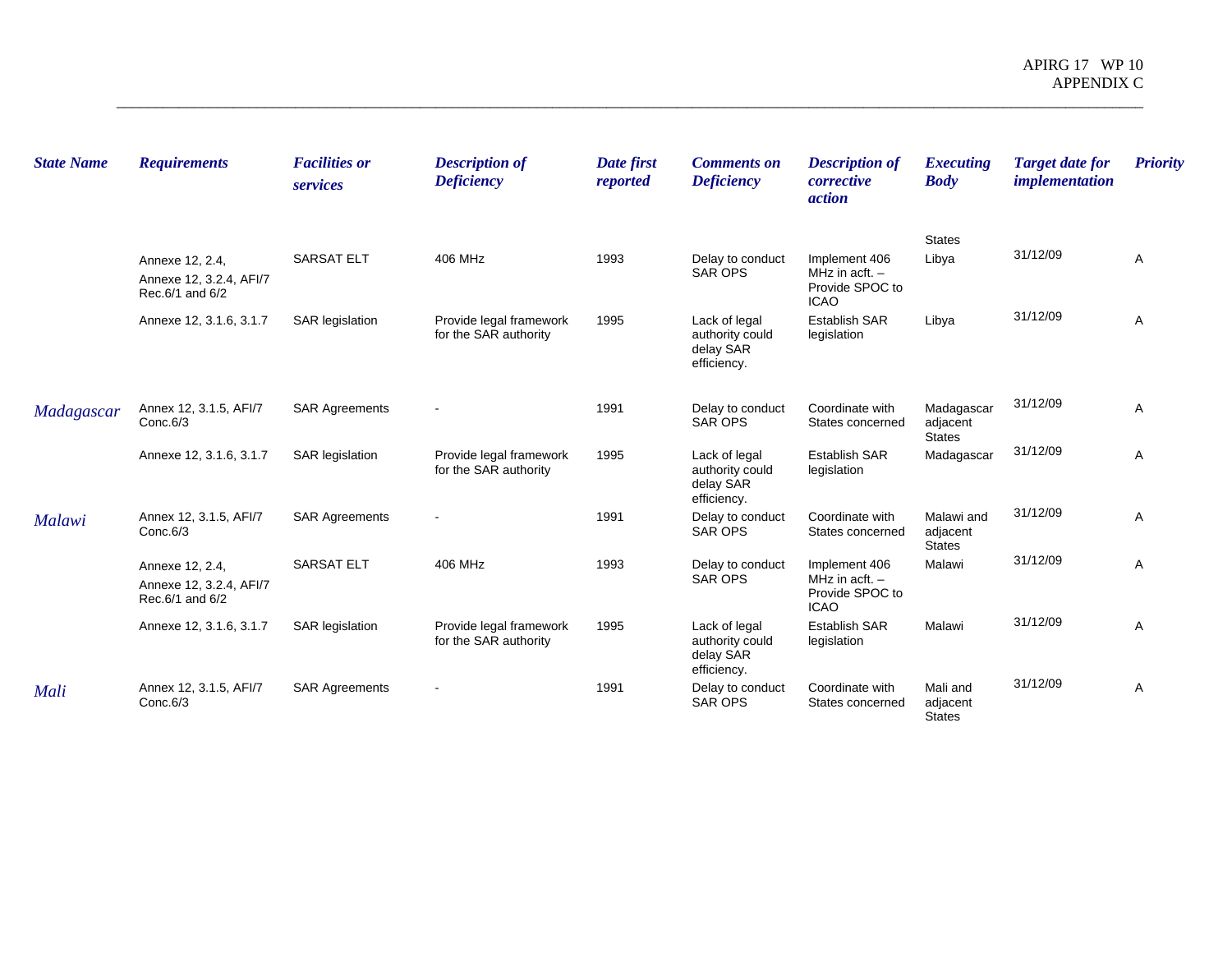| <b>State Name</b> | <b>Requirements</b>                                           | <b>Facilities or</b><br>services | <b>Description of</b><br><b>Deficiency</b>       | Date first<br>reported | <b>Comments on</b><br><b>Deficiency</b>                      | <b>Description of</b><br>corrective<br>action                       | <b>Executing</b><br><b>Body</b>             | <b>Target date for</b><br><i>implementation</i> | <b>Priority</b> |
|-------------------|---------------------------------------------------------------|----------------------------------|--------------------------------------------------|------------------------|--------------------------------------------------------------|---------------------------------------------------------------------|---------------------------------------------|-------------------------------------------------|-----------------|
|                   | Annexe 12, 2.4,<br>Annexe 12, 3.2.4, AFI/7<br>Rec.6/1 and 6/2 | <b>SARSAT ELT</b>                | 406 MHz                                          | 1993                   | Delay to conduct<br><b>SAR OPS</b>                           | Implement 406<br>MHz in $actt.$ -<br>Provide SPOC to<br><b>ICAO</b> | Mali                                        | 31/12/09                                        | A               |
|                   | Annexe 12, 3.1.6, 3.1.7                                       | <b>SAR legislation</b>           | Provide legal framework<br>for the SAR authority | 1995                   | Lack of legal<br>authority could<br>delay SAR<br>efficiency. | Establish SAR<br>legislation                                        | Mali                                        | 31/12/09                                        | Α               |
| <i>Mauritania</i> | Annex 12, 3.1.5, AFI/7<br>Conc.6/3                            | <b>SAR Agreements</b>            |                                                  | 1991                   | Delay to conduct<br><b>SAR OPS</b>                           | Coordinate with<br>States concerned                                 | Mauritania<br>and adjacent<br><b>States</b> | 31/12/09                                        | Α               |
|                   | Annexe 12, 2.4,<br>Annexe 12, 3.2.4, AFI/7<br>Rec.6/1 and 6/2 | <b>SARSAT ELT</b>                | 406 MHz                                          | 1993                   | Delay to conduct<br><b>SAR OPS</b>                           | Implement 406<br>MHz in acft. $-$<br>Provide SPOC to<br><b>ICAO</b> | Mauritania                                  | 31/12/09                                        | Α               |
|                   | Annexe 12, 3.1.6, 3.1.7                                       | <b>SAR</b> legislation           | Provide legal framework<br>for the SAR authority | 1995                   | Lack of legal<br>authority could<br>delay SAR<br>efficiency. | Establish SAR<br>legislation                                        | Mauritania                                  | 31/12/09                                        | Α               |
| <b>Mauritius</b>  | Annex 12, 3.1.5, AFI/7<br>Conc.6/3                            | <b>SAR Agreements</b>            |                                                  | 1991                   | Delay to conduct<br><b>SAR OPS</b>                           | Coordinate with<br>States concerned                                 | Mauritius<br>and adjacent<br><b>States</b>  | 31/12/09                                        | A               |
|                   | Annexe 12, 2.4,<br>Annexe 12, 3.2.4, AFI/7<br>Rec.6/1 and 6/2 | <b>SARSAT ELT</b>                | 406 MHz                                          | 1993                   | Delay to conduct<br><b>SAR OPS</b>                           | Implement 406<br>MHz in acft. $-$<br>Provide SPOC to<br><b>ICAO</b> | <b>Mauritius</b>                            | 31/12/09                                        | Α               |
|                   | Annexe 12, 3.1.6, 3.1.7                                       | <b>SAR</b> legislation           | Provide legal framework<br>for the SAR authority | 1995                   | Lack of legal<br>authority could<br>delay SAR<br>efficiency. | Establish SAR<br>legislation                                        | <b>Mauritius</b>                            | 31/12/09                                        | Α               |
| <b>Morocco</b>    | Annex 12, 3.1.5, AFI/7<br>Conc.6/3                            | <b>SAR Agreements</b>            |                                                  | 1991                   | Delay to conduct<br><b>SAR OPS</b>                           | Coordinate with<br>States concerned                                 | Morocco and<br>adjacent<br><b>States</b>    | 31/12/09                                        | A               |
|                   | Annexe 12, 2.4,<br>Annexe 12, 3.2.4, AFI/7<br>Rec.6/1 and 6/2 | <b>SARSAT ELT</b>                | 406 MHz                                          | 1993                   | Delay to conduct<br>SAR OPS                                  | Implement 406<br>MHz in acft. $-$<br>Provide SPOC to<br><b>ICAO</b> | Morocco                                     | 31/12/09                                        | Α               |
|                   | Annexe 12, 3.1.6, 3.1.7                                       | <b>SAR</b> legislation           | Provide legal framework<br>for the SAR authority | 1995                   | Lack of legal<br>authority could<br>delay SAR                | Establish SAR<br>legislation                                        | Morocco                                     | 31/12/09                                        | Α               |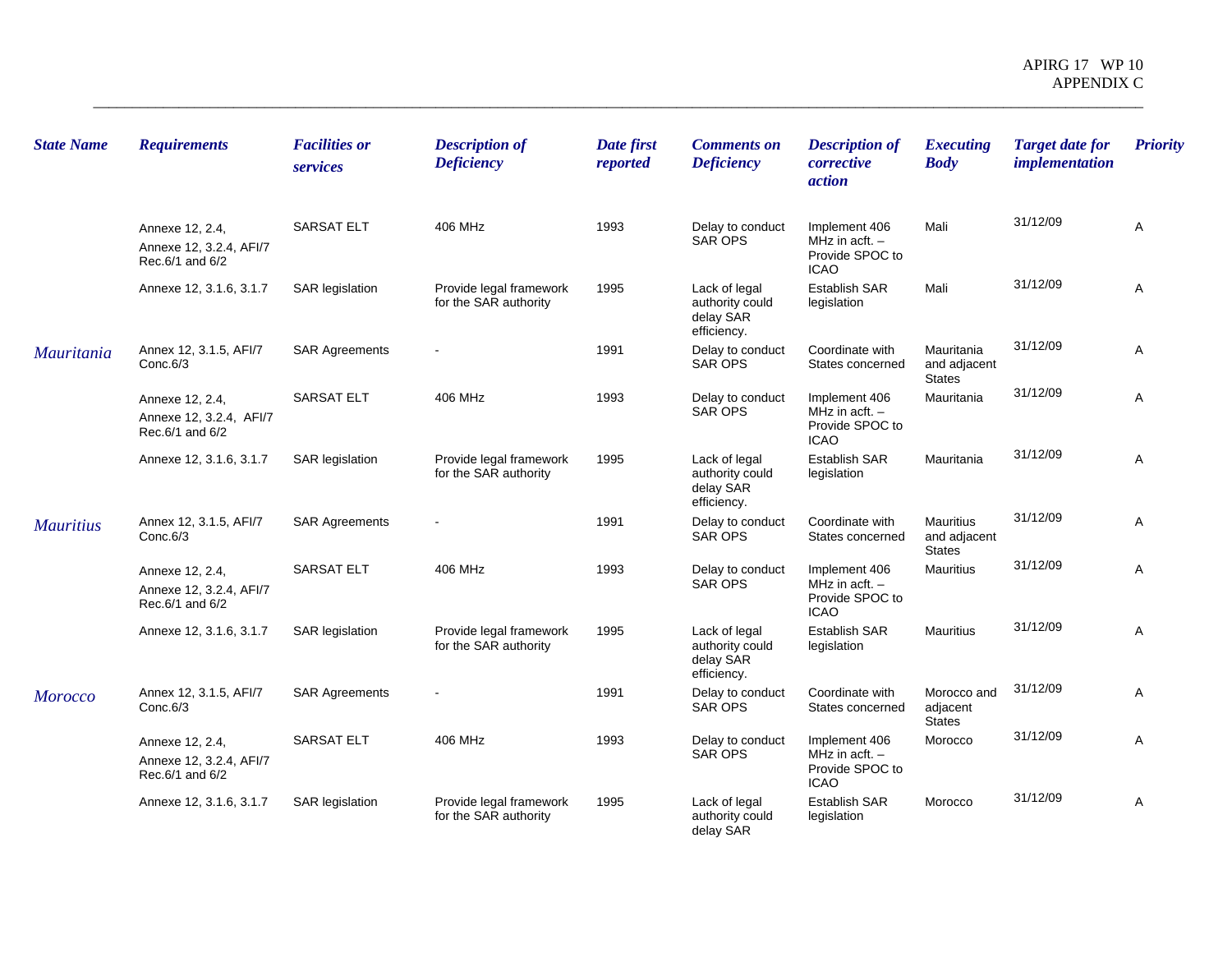| <b>State Name</b> | <b>Requirements</b>                                           | <b>Facilities or</b><br>services | <b>Description of</b><br><b>Deficiency</b>       | Date first<br>reported | <b>Comments on</b><br><b>Deficiency</b>                      | <b>Description of</b><br>corrective<br>action                       | <b>Executing</b><br><b>Body</b>             | <b>Target date for</b><br><i>implementation</i> | <b>Priority</b> |
|-------------------|---------------------------------------------------------------|----------------------------------|--------------------------------------------------|------------------------|--------------------------------------------------------------|---------------------------------------------------------------------|---------------------------------------------|-------------------------------------------------|-----------------|
|                   |                                                               |                                  |                                                  |                        | efficiency.                                                  |                                                                     |                                             |                                                 |                 |
| Mozambique        | Annex 12, 3.1.5, AFI/7<br>Conc.6/3                            | <b>SAR Agreements</b>            |                                                  | 1991                   | Delay to conduct<br><b>SAR OPS</b>                           | Coordinate with<br>States concerned                                 | Mozambique<br>and adjacent<br><b>States</b> | 31/12/09                                        | Α               |
|                   | Annexe 12, 2.4,<br>Annexe 12, 3.2.4, AFI/7<br>Rec.6/1 and 6/2 | <b>SARSAT ELT</b>                | 406 MHz                                          | 1993                   | Delay to conduct<br><b>SAR OPS</b>                           | Implement 406<br>MHz in acft. $-$<br>Provide SPOC to<br><b>ICAO</b> | Mozambique                                  | 31/12/09                                        | Α               |
|                   | Annexe 12, 3.1.6, 3.1.7                                       | <b>SAR</b> legislation           | Provide legal framework<br>for the SAR authority | 1995                   | Lack of legal<br>authority could<br>delay SAR<br>efficiency. | <b>Establish SAR</b><br>legislation                                 | Mozambique                                  | 31/12/09                                        | Α               |
| Namibia           | Annex 12, 3.1.5, AFI/7<br>Conc.6/3                            | <b>SAR Agreements</b>            |                                                  | 1991                   | Delay to conduct<br><b>SAR OPS</b>                           | Coordinate with<br>States concerned                                 | Namibia and<br>adjacent<br><b>States</b>    | 31/12/09                                        | Α               |
|                   | Annexe 12, 2.4,<br>Annexe 12, 3.2.4, AFI/7<br>Rec.6/1 and 6/2 | <b>SARSAT ELT</b>                | 406 MHz                                          | 1993                   | Delay to conduct<br><b>SAR OPS</b>                           | Implement 406<br>MHz in $actt.$ -<br>Provide SPOC to<br><b>ICAO</b> | Namibia                                     | 31/12/09                                        | A               |
|                   | Annexe 12, 3.1.6, 3.1.7                                       | <b>SAR</b> legislation           | Provide legal framework<br>for the SAR authority | 1995                   | Lack of legal<br>authority could<br>delay SAR<br>efficiency. | <b>Establish SAR</b><br>legislation                                 | Namibia                                     | 31/12/09                                        | A               |
| <b>Niger</b>      | Annex 12, 3.1.5, AFI/7<br>Conc.6/3                            | <b>SAR Agreements</b>            |                                                  | 1991                   | Delay to conduct<br><b>SAR OPS</b>                           | Coordinate with<br>States concerned                                 | Niger and<br>adjacent<br><b>States</b>      | 31/12/09                                        | A               |
|                   | Annexe 12, 2.4,<br>Annexe 12, 3.2.4, AFI/7<br>Rec.6/1 and 6/2 | <b>SARSAT ELT</b>                | 406 MHz                                          | 1993                   | Delay to conduct<br><b>SAR OPS</b>                           | Implement 406<br>MHz in acft. $-$<br>Provide SPOC to<br><b>ICAO</b> | Niger                                       | 31/12/09                                        | Α               |
|                   | Annexe 12, 3.1.6, 3.1.7                                       | <b>SAR</b> legislation           | Provide legal framework                          | 1995                   | Lack of legal                                                | <b>Establish SAR</b>                                                | Niger                                       | 31/12/09                                        | Α               |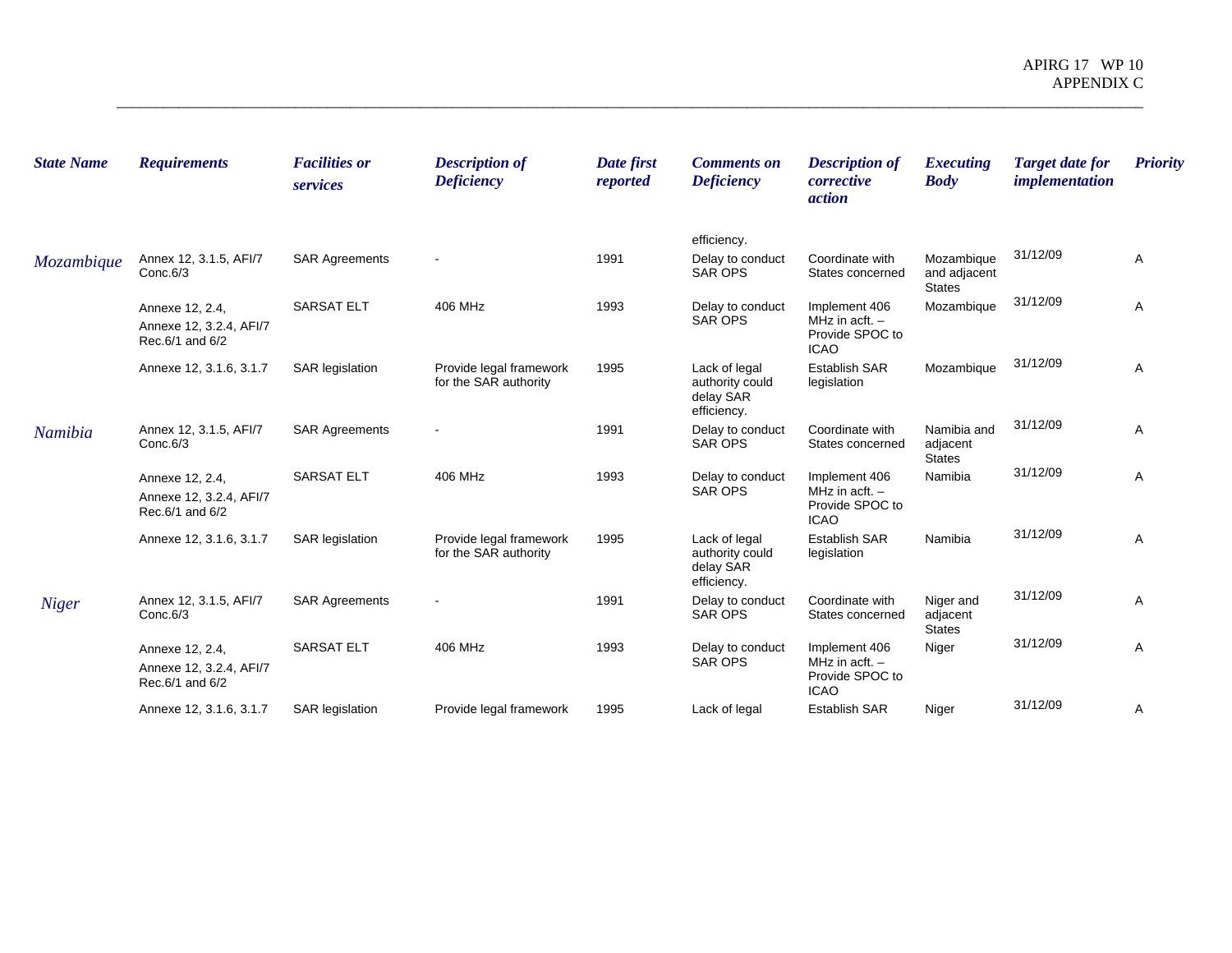| <b>State Name</b>      | <b>Requirements</b>                                           | <b>Facilities or</b><br>services | <b>Description of</b><br><b>Deficiency</b>       | Date first<br>reported | <b>Comments on</b><br><b>Deficiency</b>                      | <b>Description of</b><br>corrective<br>action                       | <b>Executing</b><br><b>Body</b>                        | <b>Target date for</b><br><i>implementation</i> | <b>Priority</b> |
|------------------------|---------------------------------------------------------------|----------------------------------|--------------------------------------------------|------------------------|--------------------------------------------------------------|---------------------------------------------------------------------|--------------------------------------------------------|-------------------------------------------------|-----------------|
|                        |                                                               |                                  | for the SAR authority                            |                        | authority could<br>delay SAR<br>efficiency.                  | legislation                                                         |                                                        |                                                 |                 |
| Nigeria                | Annex 12, 3.1.5, AFI/7<br>Conc.6/3                            | <b>SAR Agreements</b>            | $\overline{\phantom{a}}$                         | 1991                   | Delay to conduct<br><b>SAR OPS</b>                           | Coordinate with<br>States concerned                                 | Nigeria and<br>adjacent<br><b>States</b>               | 31/12/09                                        | Α               |
| Rwanda                 | Annex 12, 3.1.5, AFI/7<br>Conc.6/3                            | <b>SAR Agreements</b>            |                                                  | 1991                   | Delay to conduct<br><b>SAR OPS</b>                           | Coordinate with<br>States concerned                                 | Rwanda and<br>adjacent<br><b>States</b>                | 31/12/09                                        | A               |
|                        | Annexe 12, 2.4,<br>Annexe 12, 3.2.4, AFI/7<br>Rec.6/1 and 6/2 | <b>SARSAT ELT</b>                | 406 MHz                                          | 1993                   | Delay to conduct<br><b>SAR OPS</b>                           | Implement 406<br>MHz in acft. $-$<br>Provide SPOC to<br><b>ICAO</b> | Rwanda                                                 | 31/12/09                                        | Α               |
|                        | Annexe 12, 3.1.6, 3.1.7                                       | <b>SAR</b> legislation           | Provide legal framework<br>for the SAR authority | 1995                   | Lack of legal<br>authority could<br>delay SAR<br>efficiency. | Establish SAR<br>legislation                                        | Rwanda                                                 | 31/12/09                                        | Α               |
| Sao Tome &<br>Principe | Annex 12, 3.1.5, AFI/7<br>Conc.6/3                            | <b>SAR Agreements</b>            |                                                  | 1991                   | Delay to conduct<br>SAR OPS                                  | Coordinate with<br>States concerned                                 | Sao Tome<br>&Principe<br>and adjacent<br><b>States</b> | 31/12/09                                        | A               |
|                        | Annexe 12, 2.4,<br>Annexe 12, 3.2.4, AFI/7<br>Rec.6/1 and 6/2 | <b>SARSAT ELT</b>                | 406 MHz                                          | 1993                   | Delay to conduct<br><b>SAR OPS</b>                           | Implement 406<br>MHz in acft. $-$<br>Provide SPOC to<br><b>ICAO</b> | Sao Tome<br>&Pricipe                                   | 31/12/09                                        | Α               |
|                        | Annexe 12, 3.1.6, 3.1.7                                       | <b>SAR legislation</b>           | Provide legal framework<br>for the SAR authority | 1995                   | Lack of legal<br>authority could<br>delay SAR<br>efficiency. | <b>Establish SAR</b><br>legislation                                 | Sao Tome<br>&Principe                                  | 31/12/09                                        | Α               |
| Senegal                | Annex 12, 3.1.5, AFI/7<br>Conc.6/3                            | <b>SAR Agreements</b>            |                                                  | 1991                   | Delay to conduct<br><b>SAR OPS</b>                           | Coordinate with<br>States concerned                                 | Senegal and<br>adjacent<br><b>States</b>               | 31/12/09                                        | Α               |
|                        | Annexe 12, 2.4,<br>Annexe 12, 3.2.4, AFI/7<br>Rec.6/1 and 6/2 | <b>SARSAT ELT</b>                | 406 MHz                                          | 1993                   | Delay to conduct<br><b>SAR OPS</b>                           | Implement 406<br>MHz in acft. $-$<br>Provide SPOC to<br><b>ICAO</b> | Senegal                                                | 31/12/09                                        | Α               |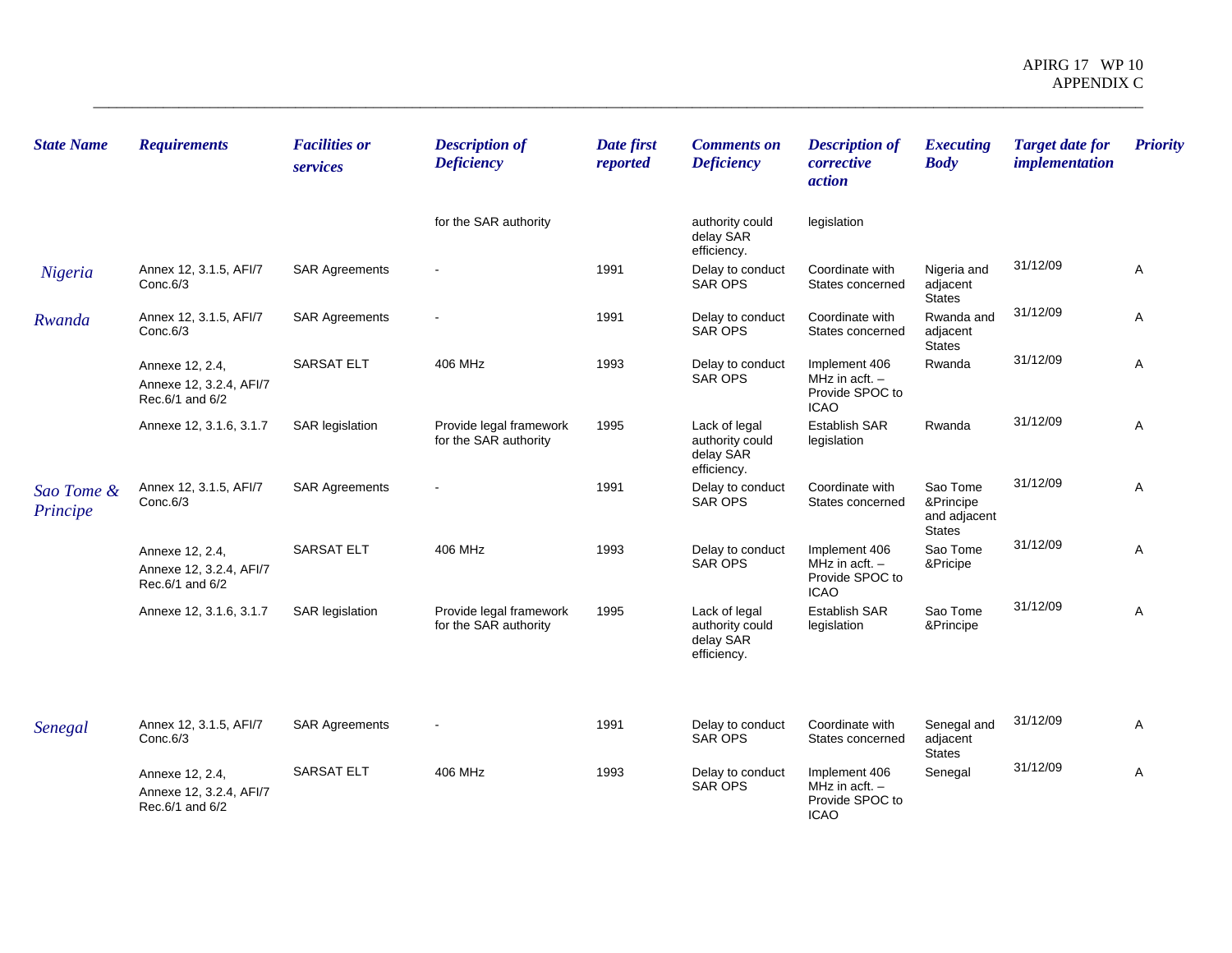| <b>State Name</b>      | <b>Requirements</b>                                           | <b>Facilities or</b><br>services | <b>Description of</b><br><b>Deficiency</b>       | Date first<br>reported | <b>Comments on</b><br><b>Deficiency</b>                      | <b>Description of</b><br>corrective<br>action                       | <b>Executing</b><br><b>Body</b>             | <b>Target date for</b><br><i>implementation</i> | <b>Priority</b> |
|------------------------|---------------------------------------------------------------|----------------------------------|--------------------------------------------------|------------------------|--------------------------------------------------------------|---------------------------------------------------------------------|---------------------------------------------|-------------------------------------------------|-----------------|
|                        | Annexe 12, 3.1.6, 3.1.7                                       | <b>SAR</b> legislation           | Provide legal framework<br>for the SAR authority | 1995                   | Lack of legal<br>authority could<br>delay SAR<br>efficiency. | <b>Establish SAR</b><br>legislation                                 | Senegal                                     | 31/12/09                                        | A               |
| Seychelles             | Annex 12, 3.1.5, AFI/7<br>Conc.6/3                            | <b>SAR Agreements</b>            | $\overline{\phantom{a}}$                         | 1991                   | Delay to conduct<br><b>SAR OPS</b>                           | Coordinate with<br>States concerned                                 | Seychelles<br>and adjacent<br><b>States</b> | 31/12/09                                        | Α               |
|                        | Annexe 12, 2.4,<br>Annexe 12, 3.2.4,<br>AFI/7 Rec.6/1 and 6/2 | <b>SARSAT ELT</b>                | 406 MHz                                          | 1993                   | Delay to conduct<br><b>SAR OPS</b>                           | Implement 406<br>MHz in acft. $-$<br>Provide SPOC to<br><b>ICAO</b> | Seychelles                                  | 31/12/09                                        | A               |
|                        | Annexe 12, 3.1.6, 3.1.7                                       | <b>SAR</b> legislation           | Provide legal framework<br>for the SAR authority | 1995                   | Lack of legal<br>authority could<br>delay SAR<br>efficiency. | <b>Establish SAR</b><br>legislation                                 | Seychelles                                  | 31/12/09                                        | Α               |
| <b>Sierra</b><br>Leone | This State has no<br>deficiency in this field.                |                                  |                                                  |                        |                                                              |                                                                     |                                             |                                                 |                 |
| Somalia                | Annex 12, 3.1.5, AFI/7<br>Conc.6/3                            | <b>SAR Agreements</b>            | $\overline{\phantom{a}}$                         | 1991                   | Delay to conduct<br><b>SAR OPS</b>                           | Coordinate with<br>States concerned                                 | Somalia and<br>adjacent<br><b>States</b>    | 31/12/09                                        | A               |
|                        | Annexe 12, 2.4,<br>Annexe 12, 3.2.4,<br>AFI/7 Rec.6/1 and 6/2 | <b>SARSAT ELT</b>                | 406 MHz                                          | 1993                   | Delay to conduct<br><b>SAR OPS</b>                           | Implement 406<br>MHz in acft. $-$<br>Provide SPOC to<br><b>ICAO</b> | Somalia                                     | 31/12/09                                        | Α               |
|                        | Annexe 12, 3.1.6, 3.1.7                                       | <b>SAR</b> legislation           | Provide legal framework<br>for the SAR authority | 1995                   | Lack of legal<br>authority could<br>delay SAR<br>efficiency. | <b>Establish SAR</b><br>legislation                                 | Somalia                                     | 31/12/09                                        | A               |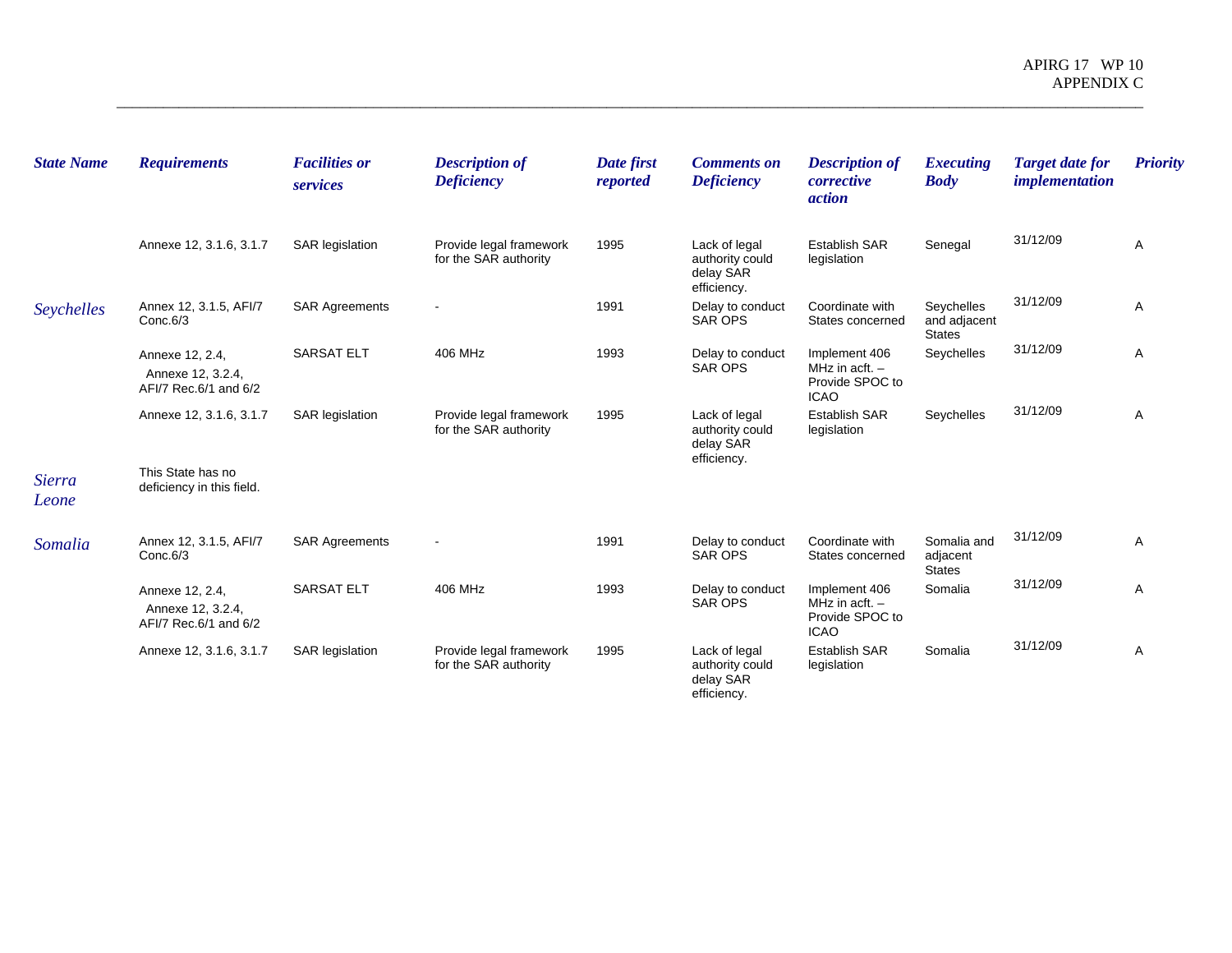| <b>State Name</b>     | <b>Requirements</b>                                           | <b>Facilities or</b><br>services | <b>Description of</b><br><b>Deficiency</b>       | Date first<br>reported | <b>Comments on</b><br><b>Deficiency</b>                      | <b>Description of</b><br>corrective<br>action                       | <b>Executing</b><br><b>Body</b>            | <b>Target date for</b><br><i>implementation</i> | <b>Priority</b> |
|-----------------------|---------------------------------------------------------------|----------------------------------|--------------------------------------------------|------------------------|--------------------------------------------------------------|---------------------------------------------------------------------|--------------------------------------------|-------------------------------------------------|-----------------|
| <b>South Africa</b>   | This State has no<br>deficiency in this field.                |                                  |                                                  |                        |                                                              |                                                                     |                                            |                                                 |                 |
| Spain<br>(Canary Is.) | This State has no<br>deficiency in this field.                |                                  |                                                  |                        |                                                              |                                                                     |                                            |                                                 |                 |
| Sudan                 | Annex 12, 3.1.5, AFI/7<br>Conc.6/3                            | <b>SAR Agreements</b>            |                                                  | 1991                   | Delay to conduct<br><b>SAR OPS</b>                           | Coordinate with<br>States concerned                                 | Sudan and<br>adjacent<br><b>States</b>     | 31/12/09                                        | A               |
|                       | Annexe 12, 2.4,<br>Annexe 12, 3.2.4,<br>AFI/7 Rec.6/1 and 6/2 | <b>SARSAT ELT</b>                | 406 MHz                                          | 1993                   | Delay to conduct<br><b>SAR OPS</b>                           | Implement 406<br>MHz in acft. -<br>Provide SPOC to<br><b>ICAO</b>   | Sudan                                      | 31/12/09                                        | A               |
|                       | Annexe 12, 3.1.6, 3.1.7                                       | <b>SAR</b> legislation           | Provide legal framework<br>for the SAR authority | 1995                   | Lack of legal<br>authority could<br>delay SAR<br>efficiency. | Establish SAR<br>legislation                                        | Sudan                                      | 31/12/09                                        | A               |
| Swaziland             | Annex 12, 3.1.5, AFI/7<br>Conc.6/3                            | <b>SAR Agreements</b>            |                                                  | 1991                   | Delay to conduct<br><b>SAR OPS</b>                           | Coordinate with<br>States concerned                                 | Swaziland<br>and adjacent<br><b>States</b> | 31/12/09                                        | Α               |
|                       | Annexe 12, 2.4,<br>Annexe 12, 3.2.4, AFI/7<br>Rec.6/1 and 6/2 | <b>SARSAT ELT</b>                | 406 MHz                                          | 1993                   | Delay to conduct<br><b>SAR OPS</b>                           | Implement 406<br>MHz in acft. $-$<br>Provide SPOC to<br><b>ICAO</b> | Swaziland                                  | 31/12/09                                        | Α               |
|                       | Annexe 12, 3.1.6, 3.1.7                                       | <b>SAR</b> legislation           | Provide legal framework<br>for the SAR authority | 1995                   | Lack of legal<br>authority could<br>delay SAR<br>efficiency. | <b>Establish SAR</b><br>legislation                                 | Swaziland                                  | 31/12/09                                        | A               |
| <b>Tanzania</b>       | Annex 12, 3.1.5, AFI/7<br>Conc.6/3                            | <b>SAR Agreements</b>            |                                                  | 1991                   | Delay to conduct<br>SAR OPS                                  | Coordinate with<br>States concerned                                 | Tanzania<br>and adjacent<br><b>States</b>  | 31/12/09                                        | Α               |
| <b>Togo</b>           | Annex 12, 3.1.5, AFI/7<br>Conc.6/3                            | <b>SAR Agreements</b>            |                                                  | 1991                   | Delay to conduct<br>SAR OPS                                  | Coordinate with<br>States concerned                                 | Togo and<br>adjacent<br><b>States</b>      | 31/12/09                                        | Α               |
|                       | Annexe 12, 2.4,<br>Annexe 12, 3.2.4, AFI/7<br>Rec.6/1 and 6/2 | <b>SARSAT ELT</b>                | 406 MHz                                          | 1993                   | Delay to conduct<br><b>SAR OPS</b>                           | Implement 406<br>MHz in acft. $-$<br>Provide SPOC to<br><b>ICAO</b> | Togo                                       | 31/12/09                                        | Α               |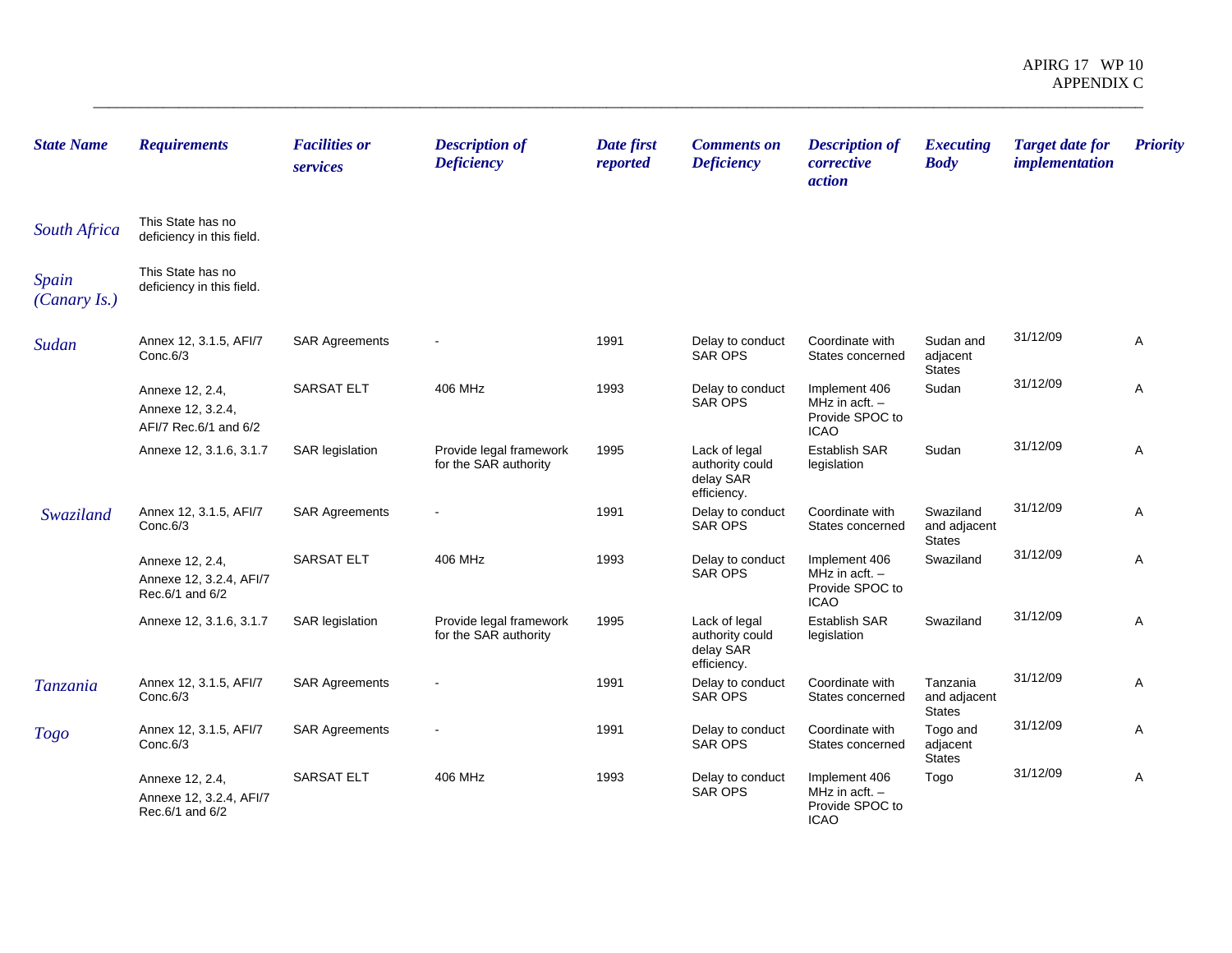| <b>State Name</b> | <b>Requirements</b>                                           | <b>Facilities or</b><br>services | <b>Description of</b><br><b>Deficiency</b>       | Date first<br>reported | <b>Comments on</b><br><b>Deficiency</b>                      | <b>Description of</b><br>corrective<br><i>action</i>                    | <b>Executing</b><br><b>Body</b>         | <b>Target date for</b><br><i>implementation</i> | <b>Priority</b> |
|-------------------|---------------------------------------------------------------|----------------------------------|--------------------------------------------------|------------------------|--------------------------------------------------------------|-------------------------------------------------------------------------|-----------------------------------------|-------------------------------------------------|-----------------|
|                   | Annexe 12, 3.1.6, 3.1.7                                       | <b>SAR legislation</b>           | Provide legal framework<br>for the SAR authority | 1995                   | Lack of legal<br>authority could<br>delay SAR<br>efficiency. | <b>Establish SAR</b><br>legislation                                     | Togo                                    | 31/12/09                                        | Α               |
| <b>Tunisia</b>    | This State has no<br>deficiency in this field.                |                                  |                                                  |                        |                                                              |                                                                         |                                         |                                                 |                 |
| <b>Uganda</b>     | Annex 12, 3.1.5, AFI/7<br>Conc.6/3                            | <b>SAR Agreements</b>            |                                                  | 1991                   | Delay to conduct<br>SAR OPS                                  | Coordinate with<br>States concerned                                     | Uganda and<br>adjacent<br><b>States</b> | 31/12/09                                        | $\overline{A}$  |
|                   | Annexe 12, 2.4,<br>Annexe 12, 3.2.4, AFI/7<br>Rec.6/1 and 6/2 | <b>SARSAT ELT</b>                | 406 MHz                                          | 1993                   | Delay to conduct<br><b>SAR OPS</b>                           | Implement 406<br>MHz in acft. $-$<br>Provide SPOC to<br><b>ICAO</b>     | Uganda                                  | 31/12/09                                        | Α               |
|                   | Annexe 12, 3.1.6, 3.1.7                                       | <b>SAR legislation</b>           | Provide legal framework<br>for the SAR authority | 1995                   | Lack of legal<br>authority could<br>delay SAR<br>efficiency. | <b>Establish SAR</b><br>legislation                                     | Uganda                                  | 31/12/09                                        | Α               |
| Zambia            | Annex 12, 3.1.5, AFI/7<br>Conc.6/3                            | <b>SAR Agreements</b>            | $\overline{\phantom{a}}$                         | 1991                   | Delay to conduct<br>SAR OPS                                  | Coordinate with<br>States concerned                                     | Zambia<br>adjacent<br><b>States</b>     | 31/12/09                                        | A               |
|                   | Annexe 12, 2.4,<br>Annexe 12, 3.2.4, AFI/7<br>Rec.6/1 and 6/2 | <b>SARSAT ELT</b>                | 406 MHz                                          | 1993                   | Delay to conduct<br>SAR OPS                                  | Implement 406<br>MHz in $\arctan$ . -<br>Provide SPOC to<br><b>ICAO</b> | Zambia                                  | 31/12/09                                        | A               |
|                   | Annexe 12, 3.1.6, 3.1.7                                       | <b>SAR legislation</b>           | Provide legal framework<br>for the SAR authority | 1995                   | Lack of legal<br>authority could<br>delay SAR<br>efficiency. | <b>Establish SAR</b><br>legislation                                     | Zambia                                  | 31/12/09                                        | Α               |